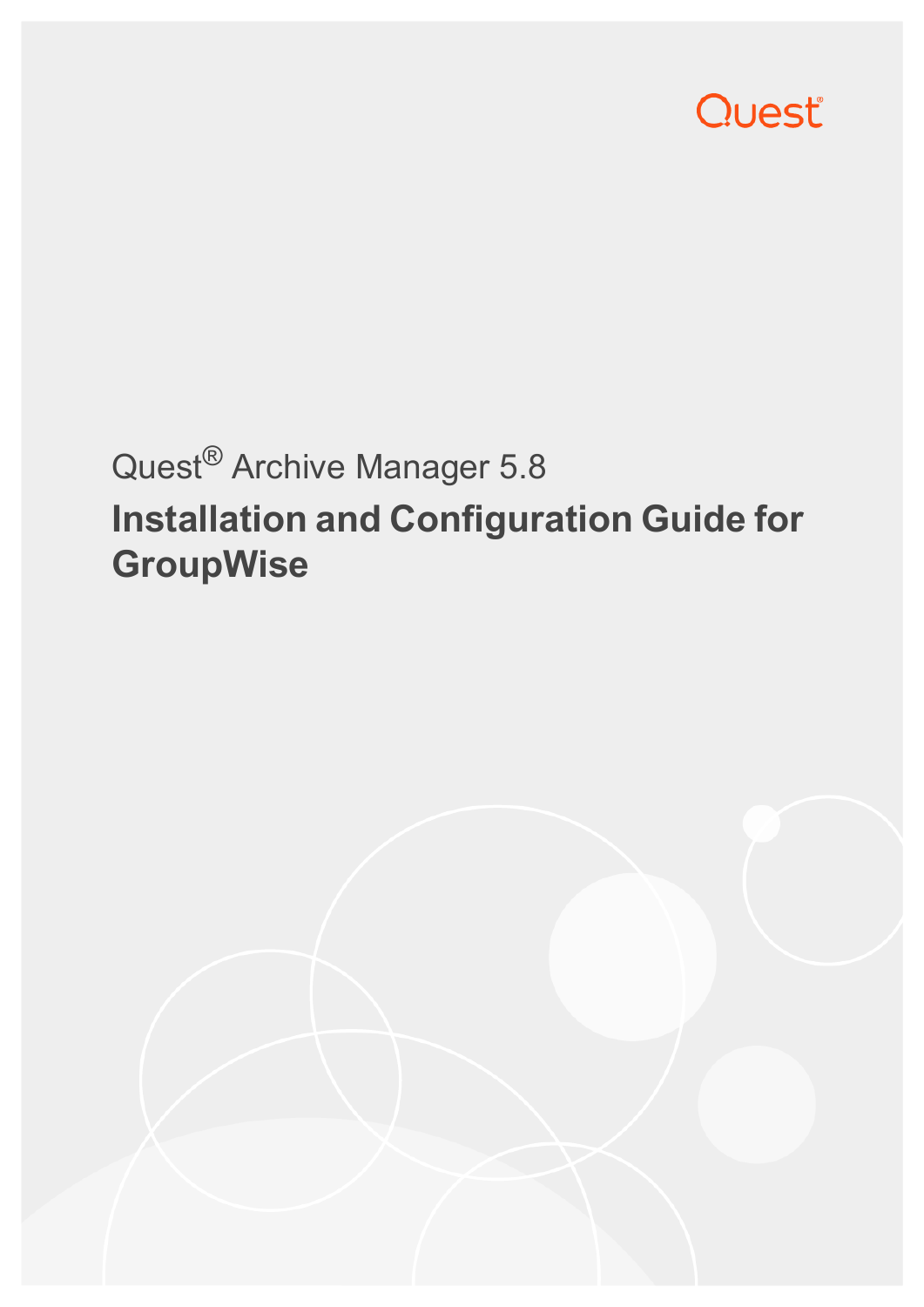#### **© 2020 Quest Software Inc.**

#### **ALL RIGHTS RESERVED.**

This guide contains proprietary information protected by copyright. The software described in this guide is furnished under a software license or nondisclosure agreement. This software may be used or copied only in accordance with the terms of the applicable agreement. No part of this guide may be reproduced or transmitted in any form or by any means, electronic or mechanical, including photocopying and recording for any purpose other than the purchaser's personal use without the written permission of Quest Software Inc.

The information in this document is provided in connection with Quest Software products. No license, express or implied, by estoppel or otherwise, to any intellectual property right is granted by this document or in connection with the sale of Quest<br>Software products. EXCEPT AS SET FORTH IN THE TERMS AND CONDITIONS AS SPECIFIED IN THE LICENSE<br>A EXPRESS, IMPLIED OR STATUTORY WARRANTY RELATING TO ITS PRODUCTS INCLUDING, BUT NOT LIMITED TO, THE IMPLIED WARRANTY OF MERCHANTABILITY, FITNESS FOR A PARTICULAR PURPOSE, OR NON-INFRINGEMENT. IN NO EVENT SHALL QUEST SOFTWARE BE LIABLE FOR ANY DIRECT, INDIRECT, CONSEQUENTIAL, PUNITIVE, SPECIAL OR INCIDENTAL DAMAGES (INCLUDING, WITHOUT LIMITATION, DAMAGES FOR LOSS OF PROFITS, BUSINESS<br>INTERRUPTION OR LOSS OF INFORMATION) ARISING OUT OF THE USE OR INABILITY TO USE THIS DOCUMENT, EVEN IF QUEST SOFTWARE HAS BEEN ADVISED OF THE POSSIBILITY OF SUCH DAMAGES. Quest Software makes no representations or warranties with respect to the accuracy or completeness of the contents of this document and reserves the right to make changes to specifications and product descriptions at any time without notice. Quest Software does not make any commitment to update the information contained in this document.

If you have any questions regarding your potential use of this material, contact:

Quest Software Inc. Attn: LEGAL Dept. 4 Polaris Way Aliso Viejo, CA 92656

Refer to our website [\(www.quest.com](http://www.quest.com)) for regional and international office information.

#### **Patents**

Quest Software is proud of our advanced technology. Patents and pending patents may apply to this product. For the most current information about applicable patents for this product, please visit our website at www.quest.com/legal.

#### **Trademarks**

Quest Software, Quest, and the Quest logo are trademarks and registered trademarks of Quest Software Inc. in the U.S.A. and other countries. For a complete list of Quest Software trademarks, please visit our website at [www.quest.com/legal](http://www.quest.com/legal). All other trademarks, servicemarks, registered trademarks, and registered servicemarks are the property of their respective owners.

#### **Legend**

**CAUTION: A CAUTION icon indicates potential damage to hardware or loss of data if instructions are not followed.** ţ

**IMPORTANT**, **NOTE**, **TIP**, **MOBILE**, or **VIDEO:** An information icon indicates supporting information.i

Archive Manager Installation and Configuration Guide for GroupWise Updated - June 2020 Software Version - 5.8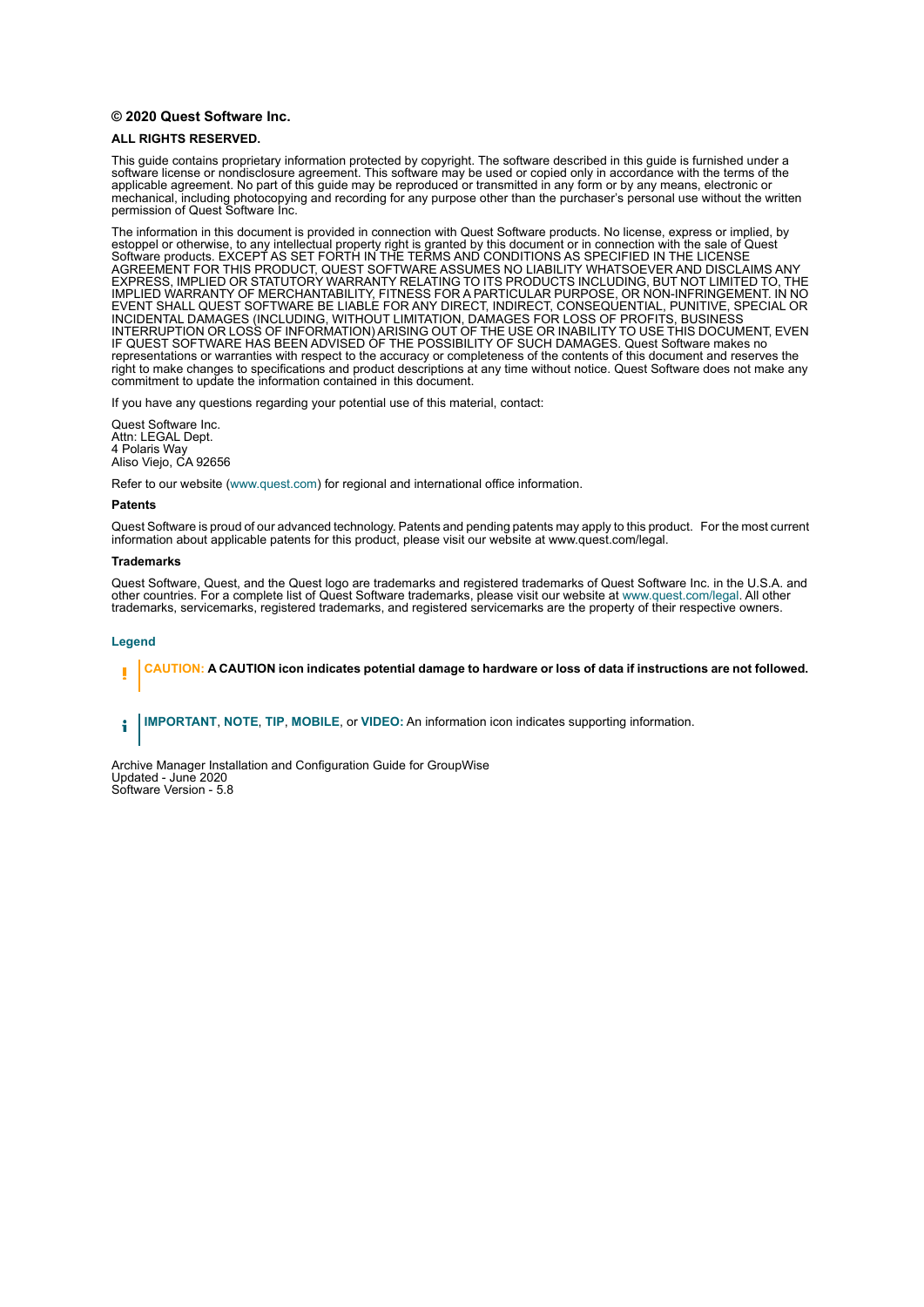### **Contents**

| Distributed model with contact to the control of the contact of the contact of the contact of the contact of t |
|----------------------------------------------------------------------------------------------------------------|
|                                                                                                                |
|                                                                                                                |
|                                                                                                                |
|                                                                                                                |
|                                                                                                                |
|                                                                                                                |
|                                                                                                                |
|                                                                                                                |
|                                                                                                                |
|                                                                                                                |
|                                                                                                                |
|                                                                                                                |
|                                                                                                                |
|                                                                                                                |
|                                                                                                                |
|                                                                                                                |
|                                                                                                                |
|                                                                                                                |
|                                                                                                                |
|                                                                                                                |
|                                                                                                                |
| Sizing the Microsoft SQL database and Archive Manager attachment store 15                                      |
|                                                                                                                |
|                                                                                                                |
|                                                                                                                |
|                                                                                                                |
| Installing Archive Manager (and all and all and all and all and all and all and all and all and all and all a  |
| Configuring Archive Manager (and all and all and all and all and all and all and all and all and all and all a |
|                                                                                                                |
|                                                                                                                |
|                                                                                                                |
|                                                                                                                |
|                                                                                                                |
|                                                                                                                |
|                                                                                                                |
|                                                                                                                |

Archive Manager 5.8 Installation and Configuration Guide for GroupWise Contents **<sup>3</sup>**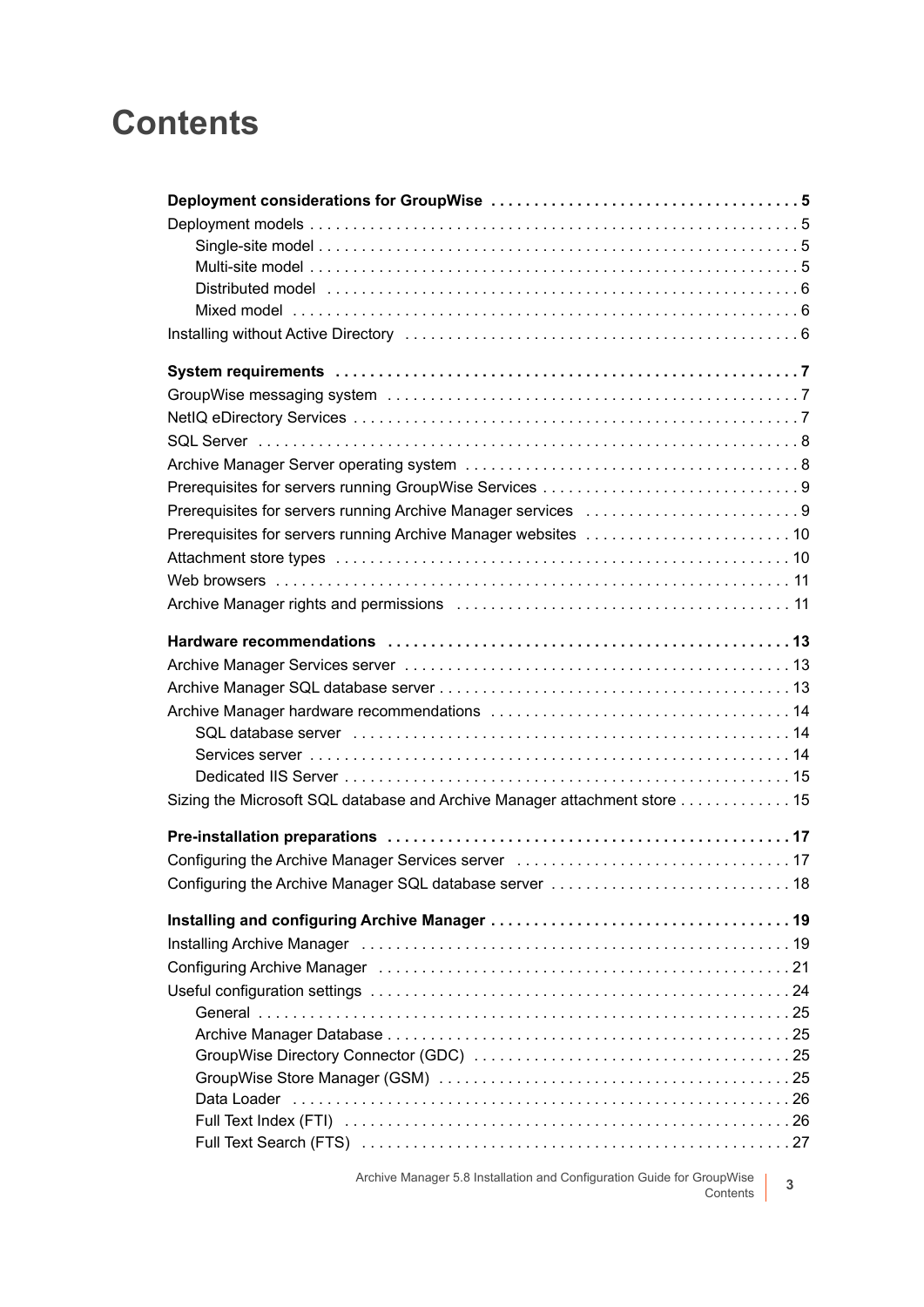| Uninstalling Archive Manager (and all and all and all and all and all and all and all and all and all and all a                                                                                                                |  |
|--------------------------------------------------------------------------------------------------------------------------------------------------------------------------------------------------------------------------------|--|
|                                                                                                                                                                                                                                |  |
| Configuring Archive Manager (and all contained and all contained and all configuring Archive Manager (and all contained and all contained and all contained and all contained and all contained and all contained and all cont |  |
| Configuring the GroupWise Directory Connector (GDC) 30                                                                                                                                                                         |  |
|                                                                                                                                                                                                                                |  |
|                                                                                                                                                                                                                                |  |
|                                                                                                                                                                                                                                |  |
|                                                                                                                                                                                                                                |  |
|                                                                                                                                                                                                                                |  |
|                                                                                                                                                                                                                                |  |
|                                                                                                                                                                                                                                |  |
| Running the NetApp SnapLock Setup Wizard 33                                                                                                                                                                                    |  |
|                                                                                                                                                                                                                                |  |
|                                                                                                                                                                                                                                |  |
|                                                                                                                                                                                                                                |  |
|                                                                                                                                                                                                                                |  |
|                                                                                                                                                                                                                                |  |
|                                                                                                                                                                                                                                |  |
|                                                                                                                                                                                                                                |  |
|                                                                                                                                                                                                                                |  |
|                                                                                                                                                                                                                                |  |
|                                                                                                                                                                                                                                |  |
| Post-installation checklist et al., respectively and contained a state in the post-installation checklist                                                                                                                      |  |
|                                                                                                                                                                                                                                |  |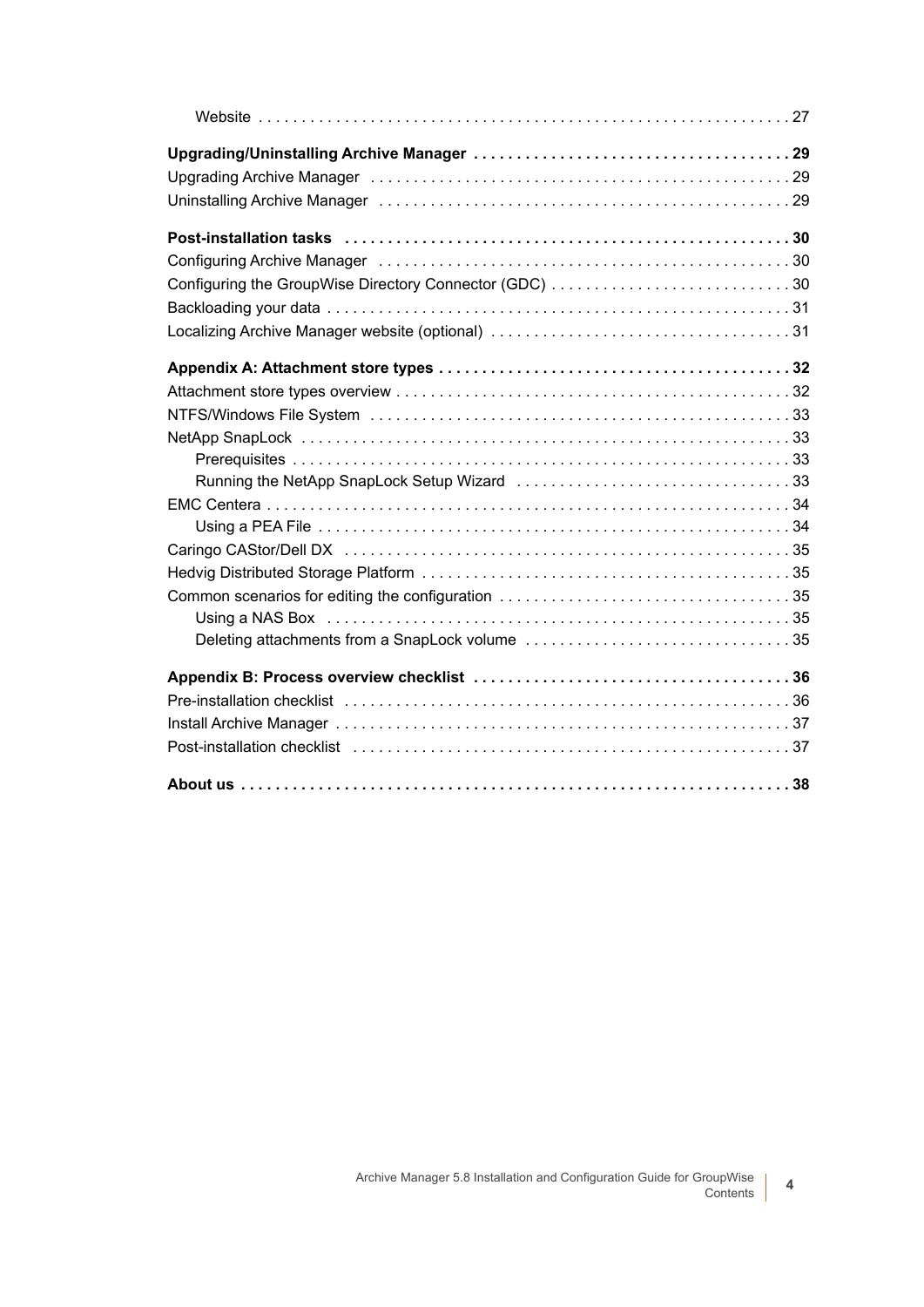**5**

# <span id="page-4-0"></span>**Deployment considerations for GroupWise**

- **•** [Deployment models](#page-4-1)
- **•** [Installing without Active Directory](#page-5-2)

## <span id="page-4-1"></span>**Deployment models**

Archive Manager can be deployed and configured in several different schemes, depending on an organization's size and type. The information in this chapter explains the most common Archive Manager configurations, but remember that each organization's needs must be assessed and addressed individually.

When choosing a basic Archive Manager configuration, it is important to know:

- **•** The number of sites and the number of users at each site
- **•** The number of mail servers
- **•** The bandwidth between each site

### <span id="page-4-2"></span>**Single-site model**

The single-site model is suitable for single-site organizations as well as for organizations with high-speed and lowuse WAN connections.

Hardware sizing can be roughly estimated from the number of users. For detailed recommendations, see the [Hardware recommendations](#page-12-3) chapter.

Sizing is also affected by the Archive Manager message policies applied to GroupWise after Archive Manager is implemented. Specifically, hardware requirements will increase if messages are kept on the mail server for only short periods (for example, <15 days), since users will access the Archive Manager system far more extensively than if messages are kept 30 or 60 days.

**NOTE:** Large organizations and sites with comprehensive disaster recovery (DR) requirements should consider clustering Microsoft SQL Server and Internet Information Services (IIS) if the archived information is deemed critical to the organization. The information within Archive Manager is a copy of current information and possibly all email information outside of the configured retention policy period; this may affect the requirements.

### <span id="page-4-3"></span>**Multi-site model**

The multi-site model can be used where WAN links are high-speed and low-utilization, and the remote connected sites have 100 or fewer users.

To lower the bandwidth requirements even further from the default installation, Archive Manager can be configured to 'Dataload' email messages from the remote sites at regularly scheduled times of the day.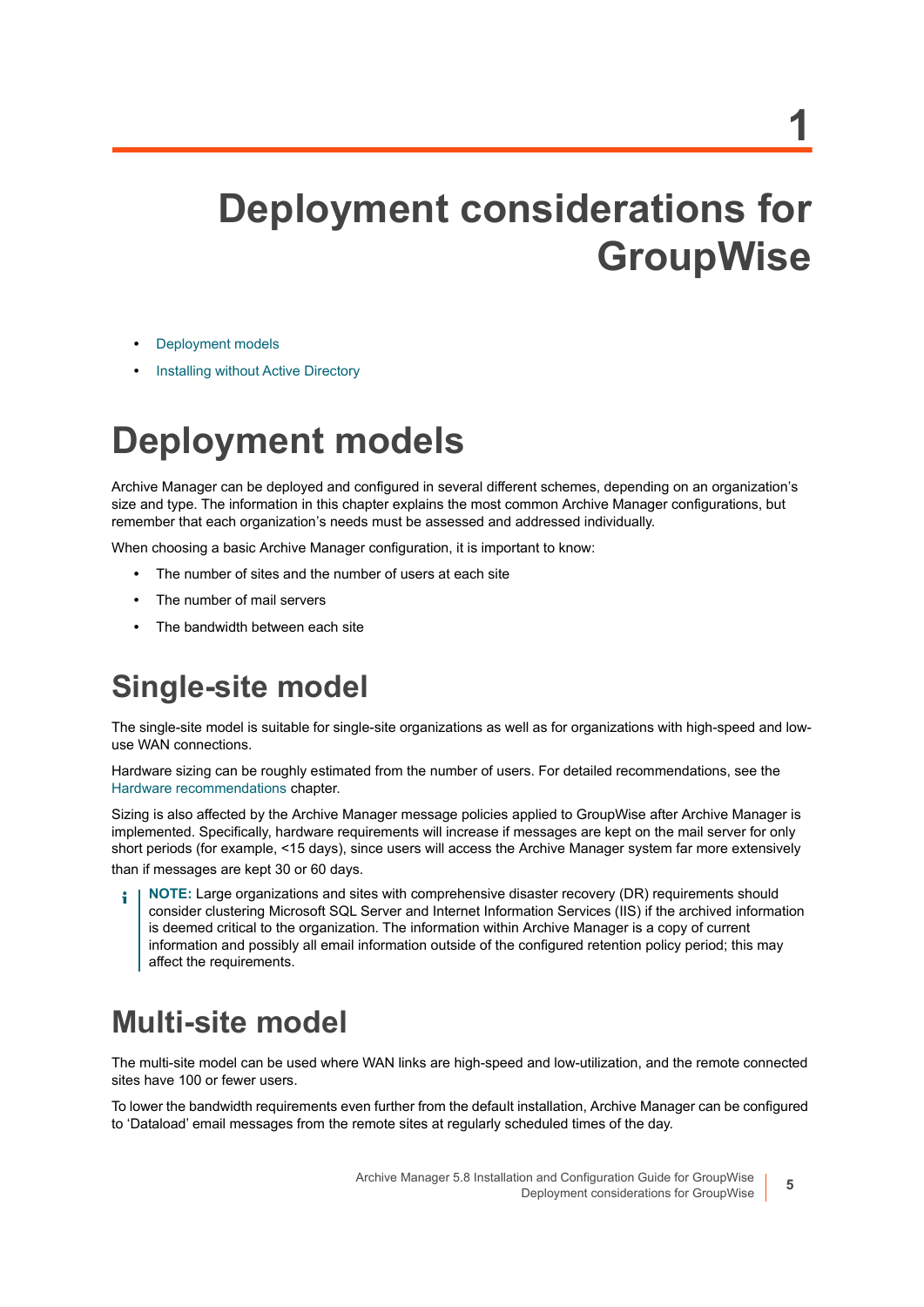### <span id="page-5-0"></span>**Distributed model**

The Archive Manager distributed model is best used when an organization has connected sites with more than 100 users at each, or low-bandwidth connections with potentially fewer users.

To estimate the requirements of different site configurations, see the [Hardware recommendations](#page-12-3) chapter.

### <span id="page-5-1"></span>**Mixed model**

Archive Manager can also be run as a combination of the preceding models. This is useful, for example, when the distributed model is not applicable, as with a satellite site of 50 users with no email server, which does not require a dedicated Archive Manager server.

Archive Manager can be considered a "thin client" solution because it uses a Web browser for access.

## <span id="page-5-2"></span>**Installing without Active Directory**

It is possible to install Archive Manager in an environment without Active Directory, where the Archive Manager server and SQL server are parts of a workgroup, using pass-through authentication. But without a central authenticating authority like AD, a configuration like this increases the risk of authentication issues as the Archive Manager, SQL, and web services servers try to interact.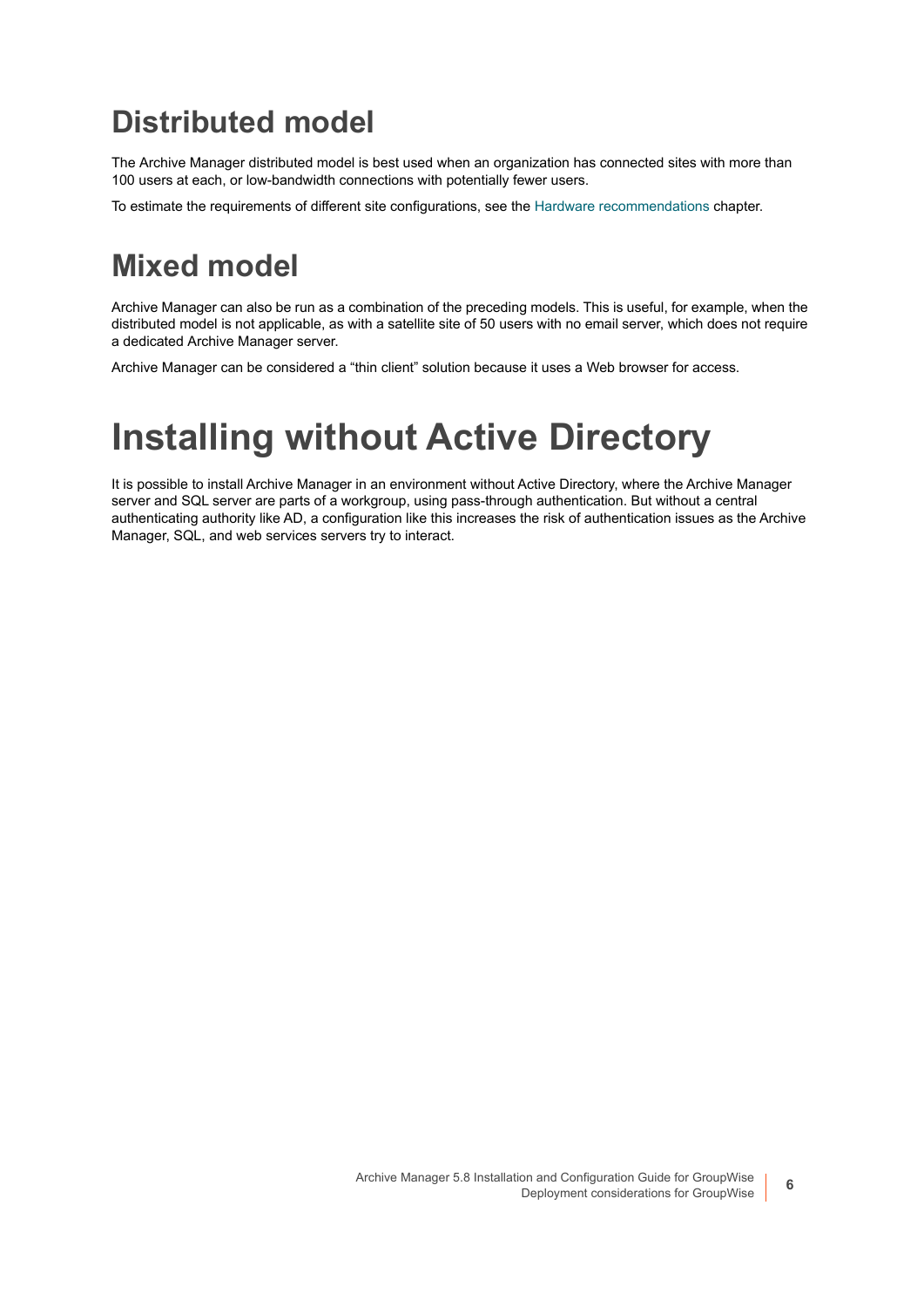# <span id="page-6-3"></span>**System requirements**

- <span id="page-6-0"></span>**•** [GroupWise messaging system](#page-6-1)
- **•** [NetIQ eDirectory Services](#page-6-2)
- **•** [SQL Server](#page-7-0)
- **•** [Archive Manager Server operating system](#page-7-1)
- **•** [Prerequisites for servers running GroupWise Services](#page-8-0)
- **•** [Prerequisites for servers running Archive Manager services](#page-8-1)
- **•** [Prerequisites for servers running Archive Manager websites](#page-9-0)
- **•** [Attachment store types](#page-9-1)
- **•** [Web browsers](#page-10-0)
- **•** [Archive Manager rights and permissions](#page-10-1)

## <span id="page-6-1"></span>**GroupWise messaging system**

Any of:

- **•** 18.1
- **•** 18 SP1 SP2
- **•** 18
- **•** 2014 R2 SP1 SP3
- **•** 2014 R2
- **•** 2014 SP1 SP2
- **•** 2014
- **•** 2012 SP1 SP4
- **•** 2012

See supported clients in the [Prerequisites for servers running GroupWise Services](#page-8-0) section.

**NOTE:** Archive Manager is not certified for use with clustered GroupWise host systems configured for i parallel processing, load balancing, or fault tolerance.

## <span id="page-6-2"></span>**NetIQ eDirectory Services**

**•** 9.1 SP1 - SP2, 9.1, 9.0 SP1 - SP4, 9.0 on supported platforms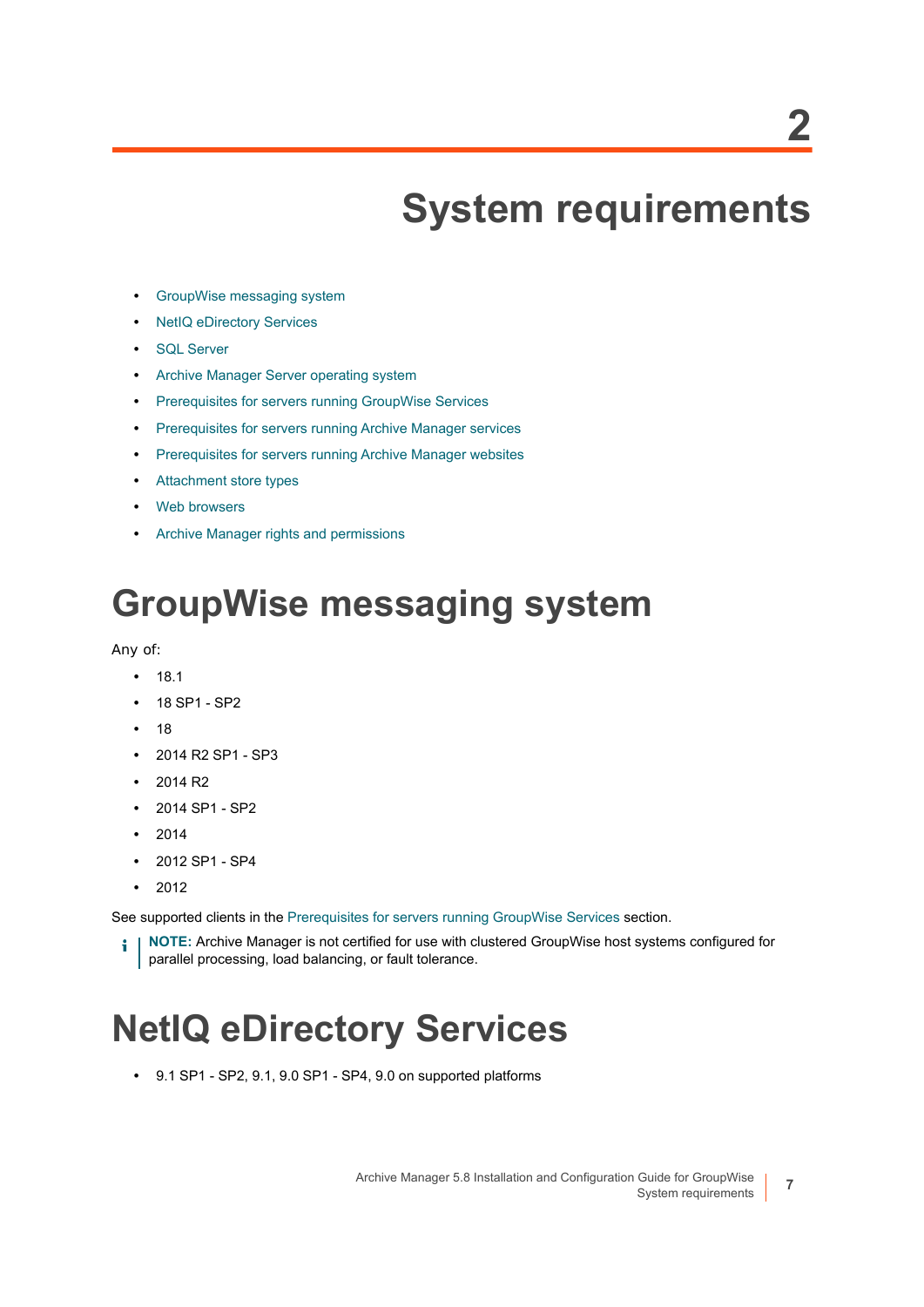# <span id="page-7-0"></span>**SQL Server**

Enterprise or Standard edition, any of:

- **•** Microsoft SQL Server, either 32- or 64-bit version
	- **•** 2019
	- **•** 2017
	- **•** 2016 SP1 SP2
	- **•** 2016
	- **•** 2014 SP1 SP3
	- **•** 2014
	- **•** 2012 SP1 SP4
	- **•** 2012
- **NOTE:** Two Archive Manager databases should not be installed to the same SQL server instance. It is fine to ÷ install two Archive Manager databases to the same machine if the machine has two or more SQL Server instances running, and each will host a single Archive Manager database.
- **NOTE:** If you are moving from one SQL server to another SQL server, the collation settings of the Aftermail temp table and the Archive Manager database itself must match what existed when the Archive Manager database was first created. As long as the two settings are maintained as specified for Archive Manager, the SQL server that houses the Archive Manager database may have a different collation setting that may be needed for other purposes on that machine. The supported collation setting is: SQL\_Latin1\_General\_CP1\_CI\_AS
- **NOTE:** Use of the "sa" account for operational credentials during installation is not supported. f.
- **NOTE:** Archive Manager supports AlwaysOn Availability Groups for SQL Server 2012 and later versions. î. **NOTE:** Archive Manager supports TLS 1.2 for connections to SQL Server 2008 R2 SP3 and later versions.

# <span id="page-7-1"></span>**Archive Manager Server operating system**

Any of:

- **•** Windows Server 2019
- **•** Windows Server 2016
- **•** Windows Server 2012 R2
- **•** Windows Server 2012
- **•** Windows Server 2008 R2 SP1 or RTM (will be deprecated in the next release)
- **•** Windows Server 2008 SP2, 64-bit version (will be deprecated in the next release)

Please verify that your mail system requirements are supported on the desired operating system.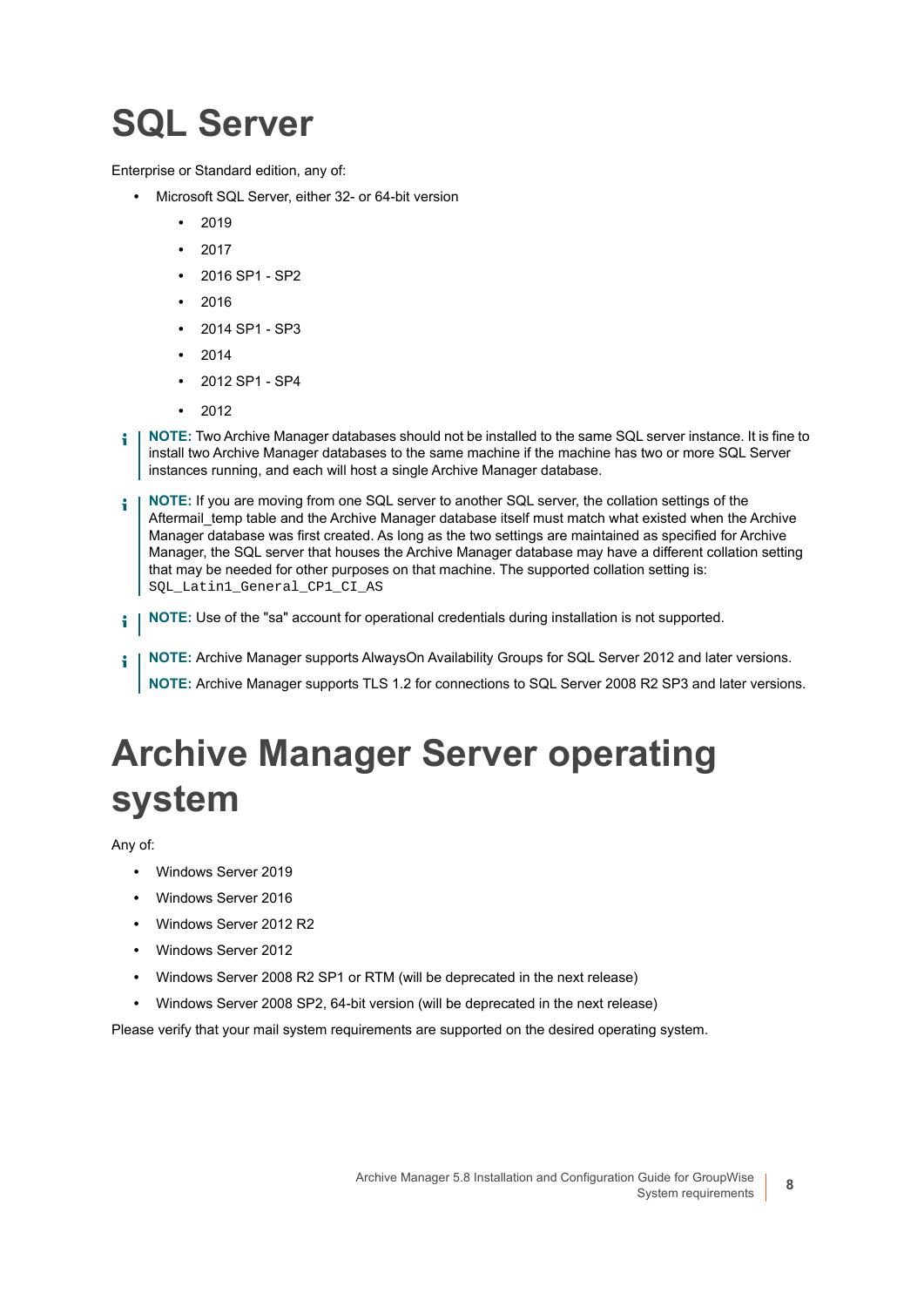## <span id="page-8-0"></span>**Prerequisites for servers running GroupWise Services**

Novell clients:

- **•** Client for Open Enterprise Server 2 SP4
- **•** Novell Client 2 SP4 for Windows Server 2008 R2 & 2012
- **•** Novell Client 2 SP3 for Windows Server 2008 R2 & 2012
- **•** Novell Client 2 SP2 for Windows Server 2008 & 2008 R2
- **•** Novell Client 2 SP1 for Windows Server 2008 R2
- **•** Novell Client 2 SP1 for Windows Server 2008

#### GroupWise clients:

The client version must match the server version. For example, if you are using GroupWise Server 2012, you must use GroupWise Client 12.0.0.

- **•** 18.1.x
- **•** 18.0.x
- **•** 14.2.x
- **•** 14.0.x
- **•** 12.0.x

#### **GroupWise Store Manager (GSM):**

- **•** Outlook MAPI and SQL Native Client are required for any GSM installation, and for TNEF. TNEF allows messages from Exchange-based mail systems to be processed with rich content, such as meeting invites.
- **•** It is recommended that the GroupWise Store Manager (GSM) run under a separate account than all of the other Archive Manager services.
- **NOTE:** Archive Manager is not certified for use with clustered GroupWise host systems configured for ÷ parallel processing, load balancing, or fault tolerance.
- **NOTE:** File read, write and execute permissions are required for access to the wpdomain.db file and other i associated files and folders.
- **NOTE:** Supervisor-level permission is required for the Novell tree.i l

## <span id="page-8-1"></span>**Prerequisites for servers running Archive Manager services**

Any prerequisites that are required for installation are installed automatically when you run the Archive Manager Setup Wizard to install Archive Manager. If you want to install the prerequisites software prior to running the installer, see the requirements below.

Requires:

- **•** Microsoft .NET Framework 3.5 SP1 must be pre-installed (before running the installer).
- **•** Supported Archive Manager Server Operating System version. Please verify that your mail system requirements are supported on the desired operating system.
- **•** Visual C++ 2012 Redistributable for Visual Studio 2012 Update 4: vcredist\_x86.exe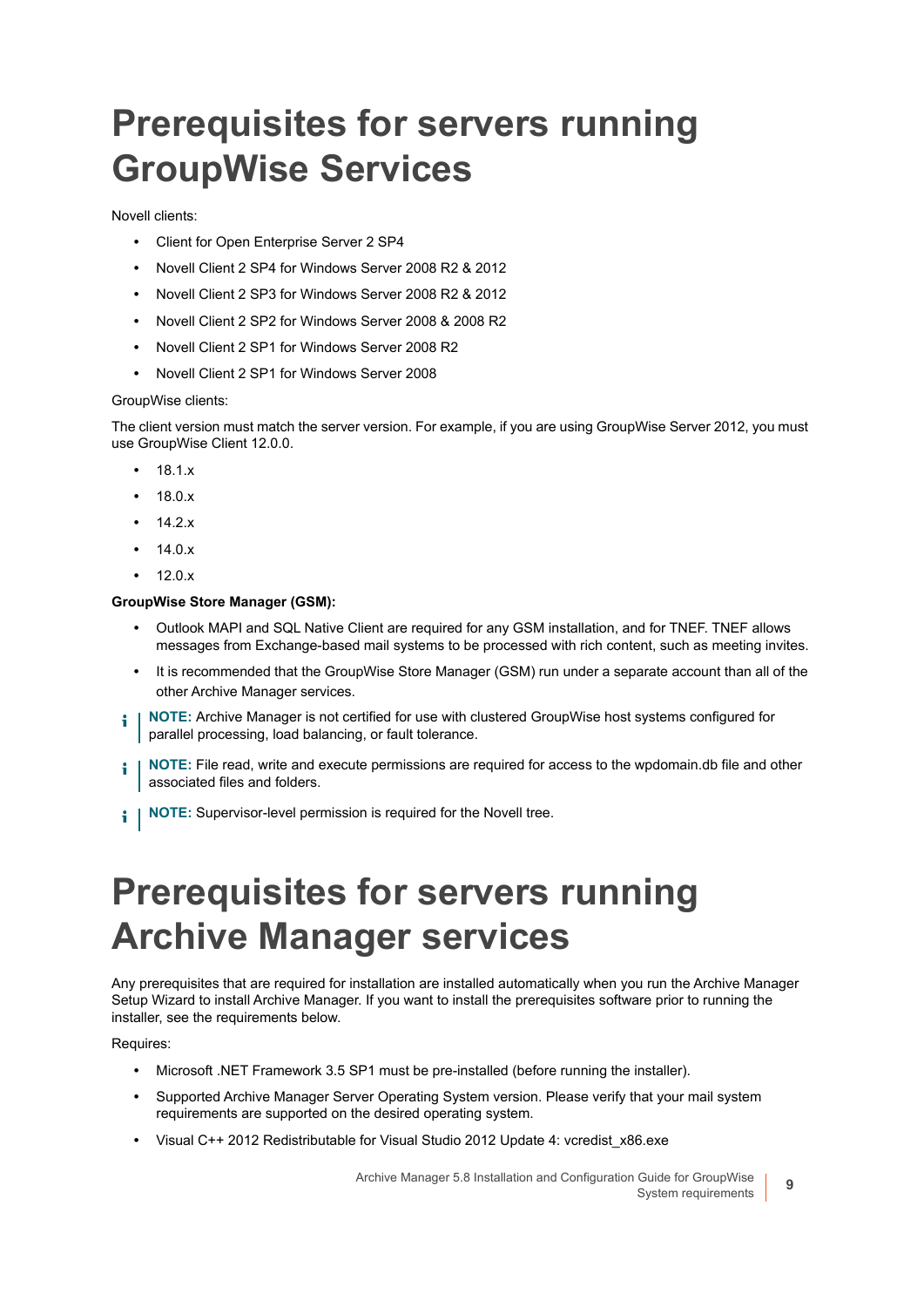- **•** Visual C++ 2010 SP1 Redistributable Package: vcredist\_x86.exe
- **•** Microsoft .NET Framework 4.5.2.
- **•** [SQL Native Client \(sqlncli.msi\). SQL Native Client 2005 or above is required.](https://docs.microsoft.com/en-us/powershell/azure/active-directory/install-adv2?view=azureadps-2.0)

#### *Enabling text-string searches and indexing of file attachments*

You must install IFilters for the file types you want to search and index:

- **•** Microsoft offers a free pack of IFilters for its Office 2010 file types at [http://www.microsoft.com/en](http://www.microsoft.com/en-us/download/details.aspx?id=17062)[us/download/details.aspx?id=17062](http://www.microsoft.com/en-us/download/details.aspx?id=17062), (link current as of this release). SP2 can be applied via Windows Update or downloaded at <http://support.microsoft.com/kb/2687447>. This Filter Pack includes IFilters for the following formats: .docx, .docm, .pptx, .pptm, .xlsx, .xlsm, .xlsb, .zip, .one, .vdx, .vsd, .vss, .vst, .vdx, .vsx, and .vtx.
- **•** IFilters for earlier-version Office file extensions (.doc, .rtf, .xls, .ppt, etc.), and for .txt, .htm and .html files, are installed with Microsoft Windows, and so should already reside on the Archive Manager server. You can verify their installation, and track and manage your IFilters generally, with a third-party IFilter browser; several are available at little or no cost from independent vendors.
- **•** Adobe bundles a copy of its PDF 32-bit iFilter with free [Adobe Reader 11](http://www.adobe.com/reader) software, and offers a free [PDF](http://www.adobe.com/support/downloads/detail.jsp?ftpID=5542)  [iFilter 64 11.0.1](http://www.adobe.com/support/downloads/detail.jsp?ftpID=5542) as a separate download. It is recommended that you use Adobe version 11 PDF IFilters, or FoxIt IFilters.
- **•** The Sumatra PDF Viewer includes a PDF iFilter that can be used as an alternative to the Adoble iFilter. For more information, see [Quest Knowledge Base Solution 146890.](https://support.quest.com/archive-manager/kb/146980)
- **•** Installing Adobe Reader X uninstalls PDF iFilters, which then need to be reinstalled. For additional information, see [www.adobe.com](http://www.adobe.com).

## <span id="page-9-0"></span>**Prerequisites for servers running Archive Manager websites**

**•** Microsoft Internet Information Services (IIS) version 10, 8.5, 8.0, 7.5 or 7.0.

Certain role services are required to be manually selected and installed on the web server in order for the Archive Manager Website to run correctly. These roles include: Common HTTP Features; Static Content ; ASP.net; ASP; Basic Authentication; Windows Authentication; IIS Management Tools and Scripts; and IIS Management Console.

**•** Microsoft ASP.NET (component of Windows, any supported Windows version).

The API web service endpoint can be configured to use Windows Authentication or Anonymous Authentication. When using Anonymous Authentication, the web service application performs security checks and authenticates the client using Basic Authentication (plain text user password authentication). When using Windows Authentication, IIS handles the authentication and provides the web service application with a confirmation of the authentication attempt.

**NOTE:** Please do not change the authentication mode to Windows Authentication in a pure Office 365 environment because no on-premises Windows logins will be archived by Archive Manager in the scenario.

### <span id="page-9-1"></span>**Attachment store types**

Some attachment store types are deprecated in Archive Manager for new installations. Existing customers on deprecated file storage types are fully supported and will continue to be supported until a migration plan is in place and a migration tool is available to move to a new storage type.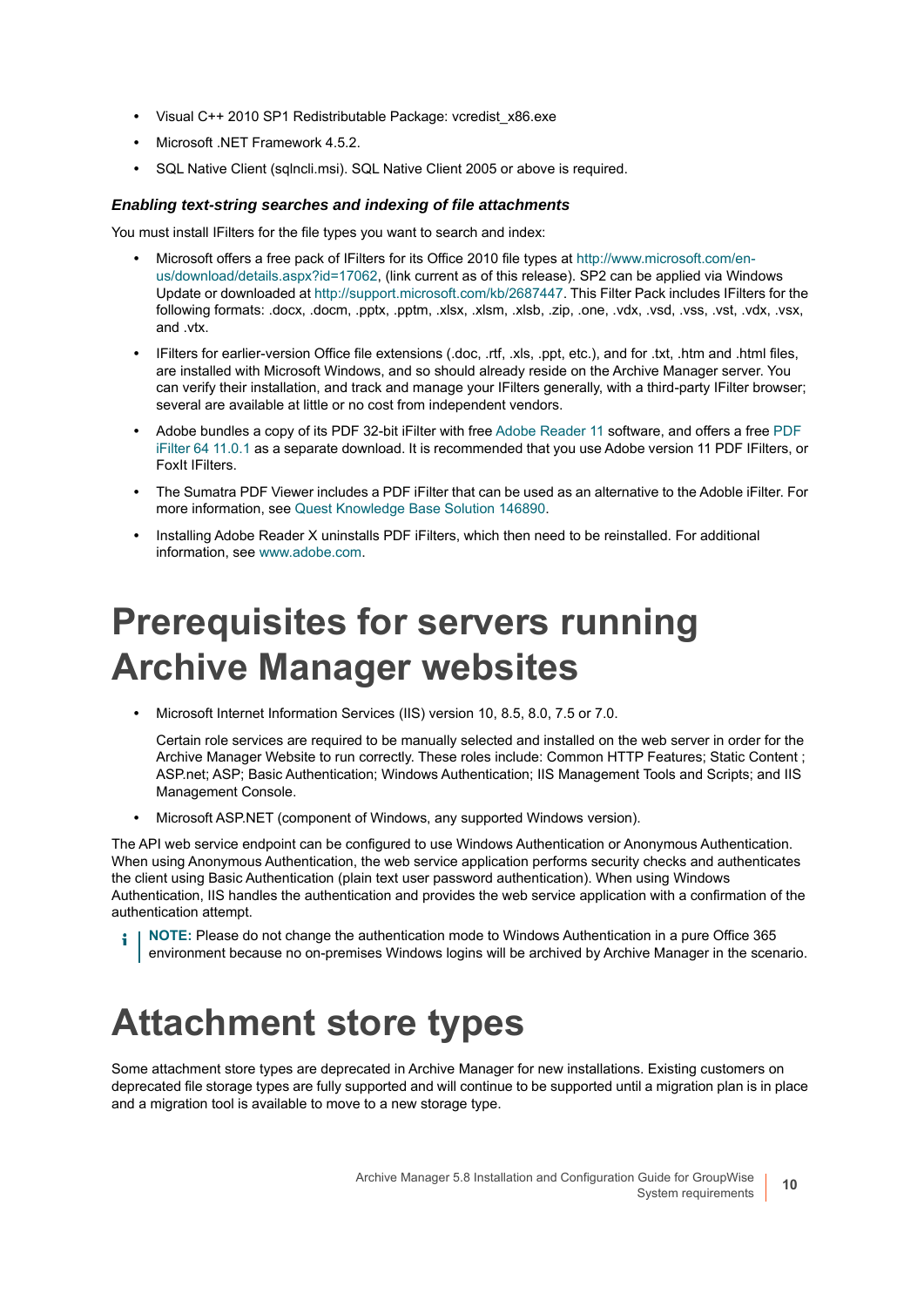**Table 1. External storage types**

| <b>External Storage Type</b>                              | <b>Supported</b> |
|-----------------------------------------------------------|------------------|
| File System                                               | Supported.       |
| NetApp SnapLock7.2.4                                      | Supported.       |
| EMC Centera 4.2.1, 4.2, 4.1, 4.0, 3.1.4, or EMC Atmos 2.0 | Supported.       |
| Caringo CAStor 6.5.4                                      | Supported.       |
| Hedvig Distributed Storage Platform Version 3.7.1         | Supported.       |

### <span id="page-10-0"></span>**Web browsers**

Any of:

- **•** Microsoft Internet Explorer 11, 10, or 9
- **NOTE:** When using enhanced security on any server-based operating system, the Archive Manager Website î must be added to the list of trusted sites to work correctly.
	- **•** Microsoft Edge
	- **•** Firefox (latest version) running on Windows or Macintosh
	- **•** Chrome (latest version) running on Windows
	- **•** Safari running on Macintosh or mobile devices
	- **•** Android browsers

## <span id="page-10-1"></span>**Archive Manager rights and permissions**

- **Administrator Account:** The account you are logged in with when you run the Archive Manager Install program.
	- **▪** The user who runs the installer must be an administrator over the local computer, as well as on the SQL Server and the GroupWise Server.
	- The account you specify during the installation must have the same permissions.
- **Service Account:** (default account name is *ArchiveMgr\_Service*): Specified in the Configuration Console. Used by the Directory Connector, Alert Service, Full-Text Index, Full-Text Search and Message Retention Services.
	- Account is granted full access to the Archive Manager and AfterMail TEMP databases by the installer.
	- **▪** Requires read access to AD, and to the Exchange Organization so it can determine Storage Group information.
	- Must be in the Users group on the local machine, and a member of the local IIS WPG group on the Web Servers. This is typically done by the installer.
	- **▪** Is a member of ArchiveManagerServiceUsers group.
	- **▪** Should be added to the local administrators group on both E-Directory server and GroupWise server, if GroupWise and E-Directory are installed on Windows. If GroupWise and E-Directory are installed on Windows but not in the same domain as the Archive Manager server, create a local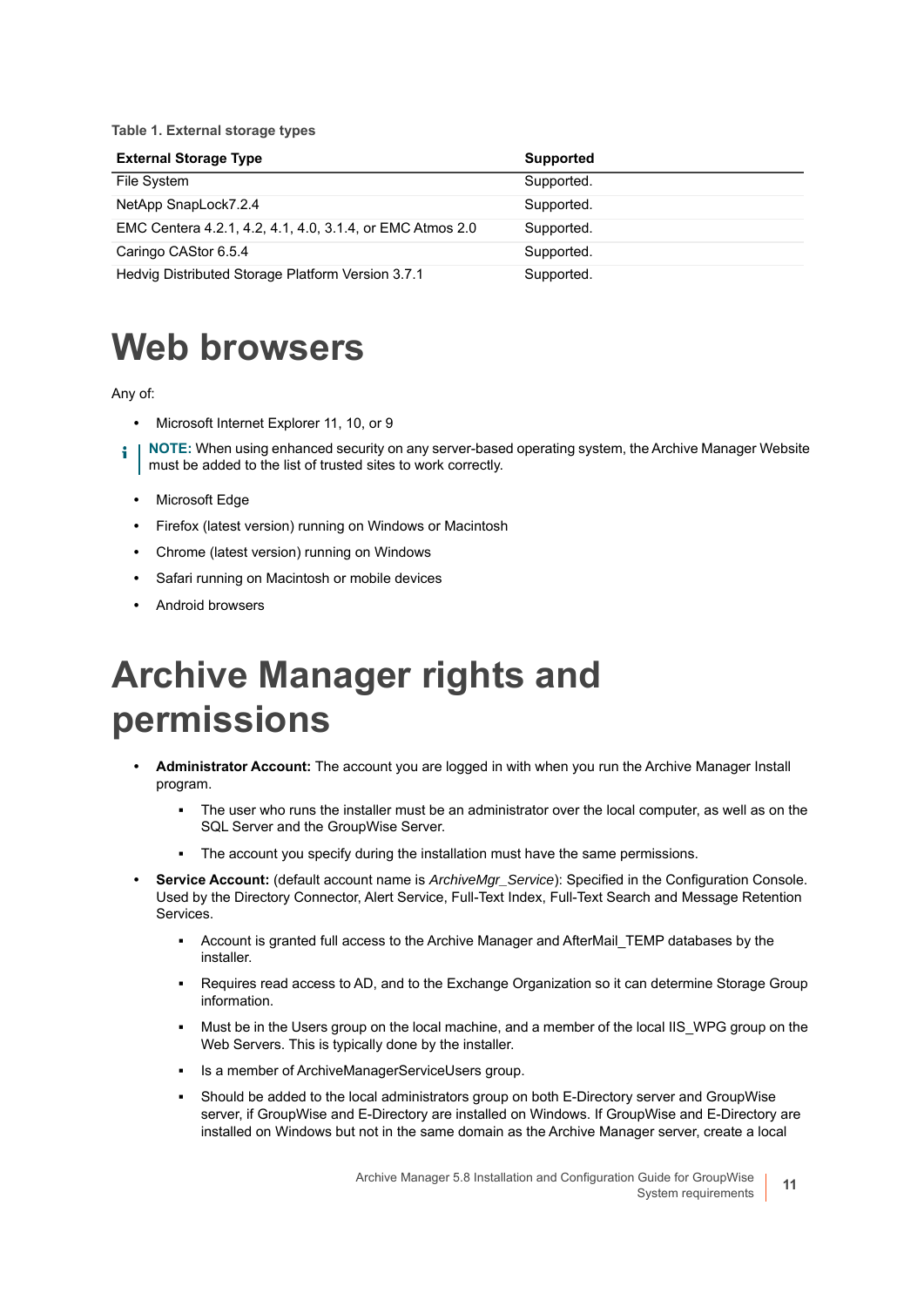user with the same login name and password as the service account, then add the local user to the local administrators group on the E-Directory server and GroupWise server.

- **ArchiveManagerServiceUsers Group:** A Domain Group containing the Service account.
	- **▪** Group is used by installer to apply permissions to file-system locations used by Archive Manager.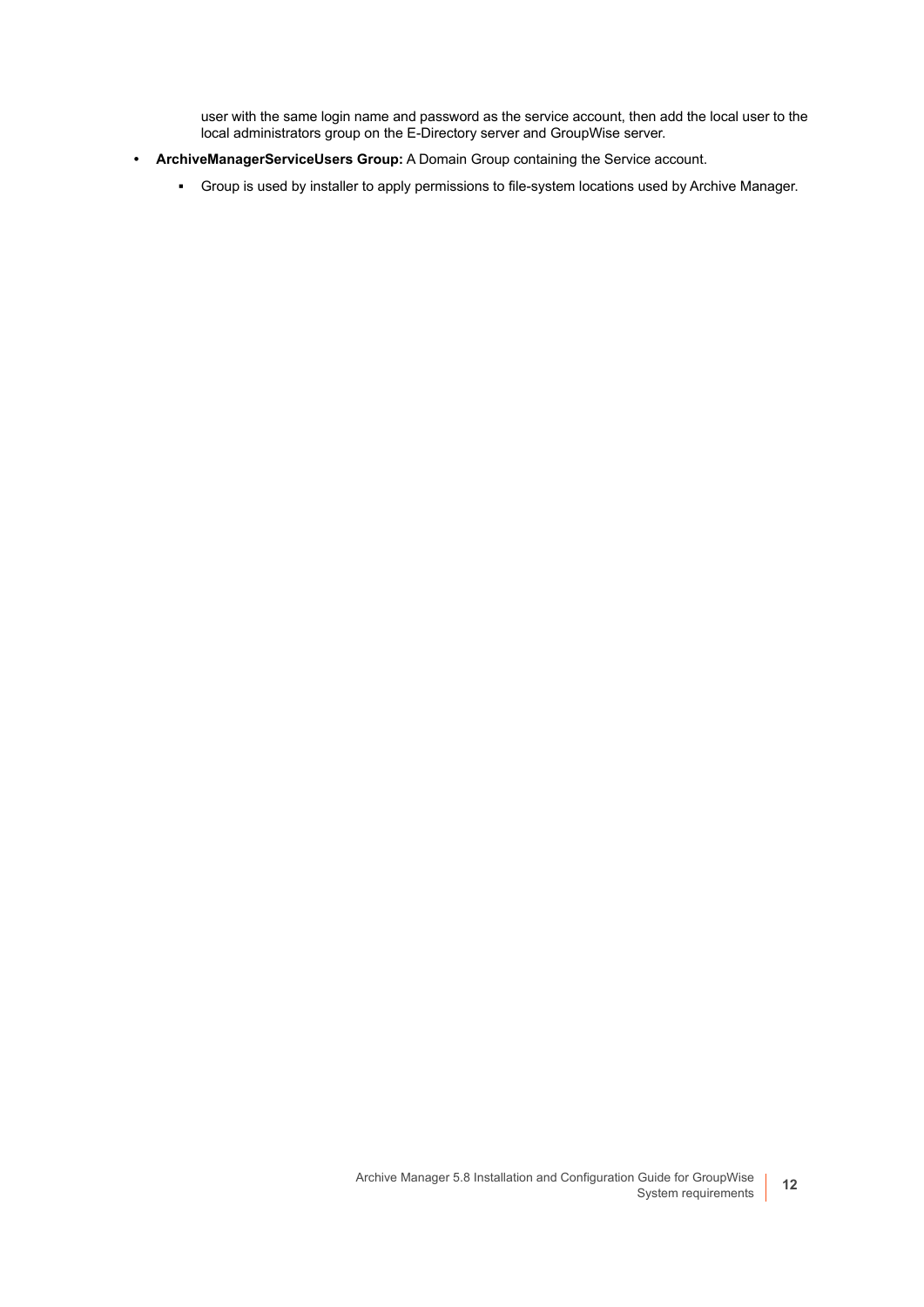## <span id="page-12-3"></span>**Hardware recommendations**

- <span id="page-12-0"></span>**•** [Archive Manager Services server](#page-12-1)
- **•** [Archive Manager SQL database server](#page-12-2)
- **•** [Archive Manager hardware recommendations](#page-13-0)
- **•** [Sizing the Microsoft SQL database and Archive Manager attachment store](#page-14-1)

## <span id="page-12-1"></span>**Archive Manager Services server**

The services listed below are installed on the Archive Manager Services Server. These services can also be spread among other server hardware.

- **GroupWise Directory Connector (GDC):** The GDC synchronizes Archive Manager with users and security maintained in your existing GroupWise Directory store.
- **GroupWise Store Manager (GSM):** The GSM synchronizes Archive Manager with the current state of the enterprise's GroupWise mail server.
- **Data Loader:** The Data Loader populates Archive Manager with email messages from the enterprise mail server and/or other data sources.
- **Search Service:** The Search Service consists of two separate services: the **Full Text Index Service (FTI)**  and the **Full Text Search Service (FTS)**. The Full Text Index Service indexes the full text of messages within the Archive Manager store, storing security context as well, for high-speed full-text searches. The Full Text Search Service performs full-text searches against the Archive Manager Full Text Index, providing results to the Archive Manager core search engine.
- **Message Retention Policy Service:** The Message Retention Policy Service deletes email messages from the archive according to the retention rules and policies defined in the Retention Policy Editor.
- **Alert Service:** The Alert Service runs SQL queries on the Archive Manager database, and WMI queries on your server and sends Alert emails.
- **Website:** The Archive Manager website allows you to search your archive and administer various components of Archive Manager. The installer can place the Archive Manager website on a different server than the services server.

## <span id="page-12-2"></span>**Archive Manager SQL database server**

The Archive Manager SQL database server performs the following function listed below:

**•** The Archive Manager SQL database server hosts your the Archive Manager database, which contains all message and user data, except for attachments.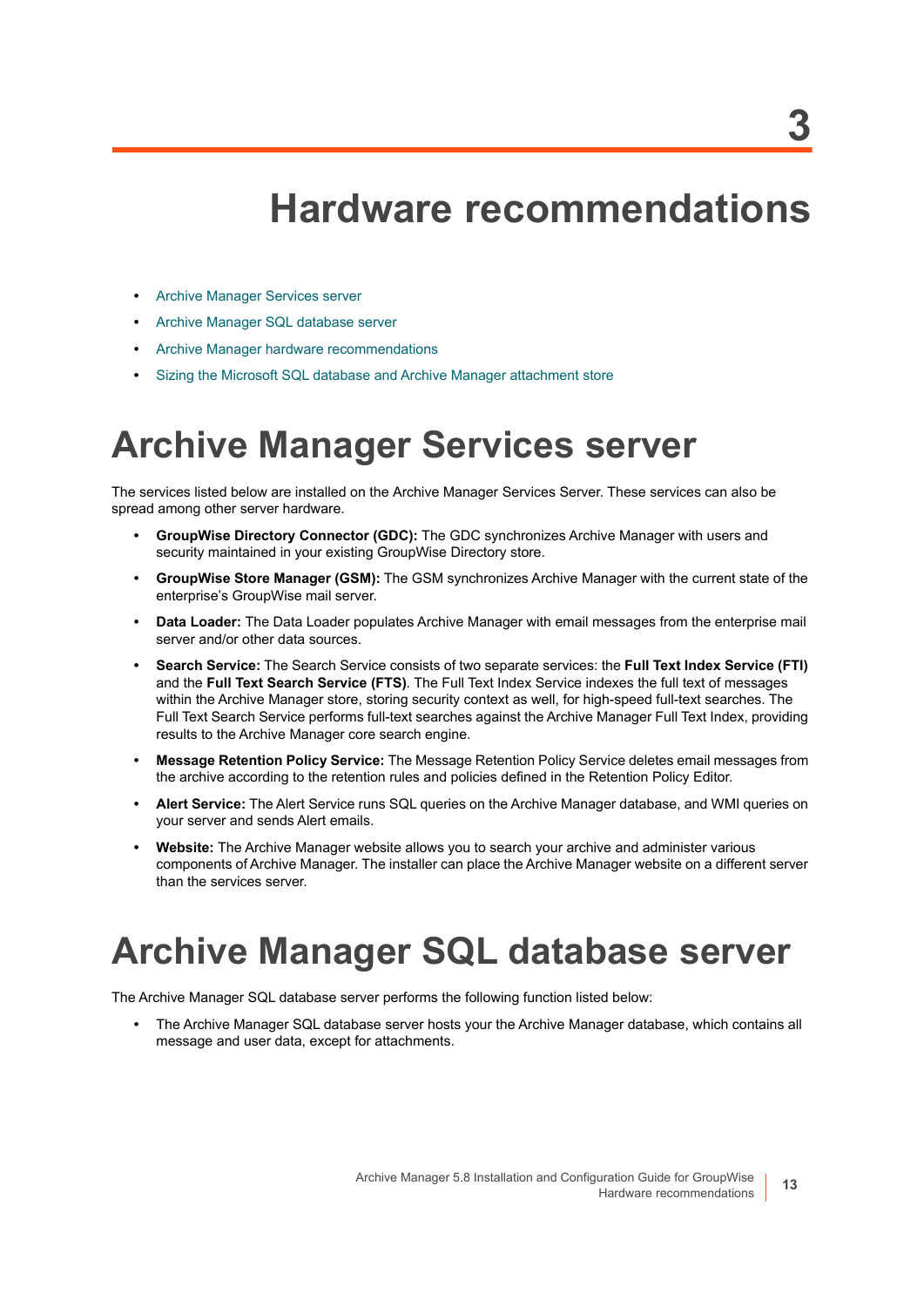# <span id="page-13-0"></span>**Archive Manager hardware recommendations**

This following section shows the estimated hardware recommendations for Archive Manager Services server and SQL database server. This are minimum recommendations and are subject to change based upon your messaging environment. For operating systems and other software requirements, see [System requirements](#page-6-3).

### <span id="page-13-1"></span>**SQL database server**

| <b>SQL Server</b>                                                                                                     |           |                              |                           | ~100 Msg/Day Per Mailbox |                                             |                  |
|-----------------------------------------------------------------------------------------------------------------------|-----------|------------------------------|---------------------------|--------------------------|---------------------------------------------|------------------|
| <b>Operating System</b>                                                                                               |           | Microsoft Windows 2008R2 x64 |                           |                          |                                             |                  |
| <b>Light Access</b>                                                                                                   | 500 users |                              |                           |                          | 1000 users 2500 users 5000 users 7500 users | 10,000+ users    |
| CPU (Total Cores)   4 x 2.4 GHz   4 x 2.4 GHz   4 x 2.4 GHz   8 x 3.0 GHz   8 x 3.0 GHz                               |           |                              |                           |                          |                                             | 8+ x 3.0 GHz     |
| Memory* 8 GB                                                                                                          |           | 8 GB                         | 16 GB                     | 16 GB                    | 32 GB                                       | $64+GB$          |
| <b>Moderate Access</b>                                                                                                | 500 users |                              |                           |                          | 1000 users 2500 users 5000 users 7500 users | 10,000+ users    |
| CPU (Total Cores) $ 4 \times 2.4$ GHz $ 4 \times 2.4$ GHz $ 4 \times 2.4$ GHz $ 8 \times 3.0$ GHz $ 8 \times 3.0$ GHz |           |                              |                           |                          |                                             | $12 + x 3.0$ GHz |
| Memory* 16 GB                                                                                                         |           | 16 GB                        | 32 GB                     | 32 GB                    | 64 GB                                       | $64+GB$          |
| <b>Heavy Access</b>                                                                                                   | 500 users |                              |                           |                          | 1000 users 2500 users 5000 users 7500 users | 10,000+ users    |
| CPU (Total Cores) $4 \times 2.4$ GHz $4 \times 2.4$ GHz $4 \times 3.0$ GHz $8 \times 3.0$ GHz $8 \times 3.2$ GHz      |           |                              |                           |                          |                                             | $16 + x 3.2$ GHz |
| Memory* 16 GB                                                                                                         |           | 16 GB                        | 32 GB                     | 64 GB                    | 64 GB                                       | 64+ GB           |
|                                                                                                                       |           |                              | <b>Disk Configuration</b> |                          |                                             |                  |
| OS Disk                                                                                                               |           | 15K SCSI, RAID 1 or RAID 5   |                           |                          |                                             |                  |
| SQL Temp DB                                                                                                           |           | Can be placed on OS Disk     |                           |                          |                                             |                  |
| AM Database Data**                                                                                                    |           | 15K SCSI, RAID 0+1           |                           |                          |                                             |                  |
| AM Database Logs                                                                                                      |           | 15K SCSI, RAID 1 or RAID 0+1 |                           |                          |                                             |                  |

- **Memory\***: The total amount of required operating memory may be lower during initial archiving. As more data is archived and indexed, the memory footprint will increase.
- **AM Database Data\*\*:** Database read/write speeds are key to Archive Manager performance. The faster the data can be read from the database, the faster a request is returned to the user.

|                                                                                                                        |                               | <b>Archive Manager Server</b>    |                                             |       |                                             | ~100 Msg/Day Per Mailbox |
|------------------------------------------------------------------------------------------------------------------------|-------------------------------|----------------------------------|---------------------------------------------|-------|---------------------------------------------|--------------------------|
| <b>Operating System</b>                                                                                                |                               | Microsoft Windows 2008R2 x64     |                                             |       |                                             |                          |
| <b>Light Access</b>                                                                                                    | 500 users                     |                                  | 1000 users 2500 users 5000 users 7500 users |       |                                             | 10,000+ users            |
| CPU (Total Cores)*   4 x 2.4 GHz   4 x 2.4 GHz   4 x 2.4 GHz   8 x 3.0 GHz   8 x 3.0 GHz                               |                               |                                  |                                             |       |                                             | $12+x3.2$ GHz            |
| Memory** 8 GB                                                                                                          |                               | 8 GB                             | 16 GB                                       | 16 GB | 16 GB                                       | 32 GB                    |
| <b>Moderate Access</b>                                                                                                 | 500 users                     |                                  | 1000 users 2500 users 5000 users 7500 users |       |                                             | 10,000+ users            |
| CPU (Total Cores)*   4 x 2.4 GHz   4 x 2.4 GHz   4 x 2.4 GHz   8 x 3.0 GHz   8 x 3.2 GHz                               |                               |                                  |                                             |       |                                             | $16 + x 3.2$ GHz         |
| Memory** 8 GB                                                                                                          |                               | 16 GB                            | 16 GB                                       | 16 GB | 16 GB                                       | 32 GB                    |
| <b>Heavy Access</b>                                                                                                    | 500 users                     |                                  |                                             |       | 1000 users 2500 users 5000 users 7500 users | 10,000+ users            |
| CPU (Total Cores)* $ 4 \times 2.4$ GHz $ 4 \times 2.4$ GHz $ 4 \times 3.0$ GHz $ 8 \times 3.2$ GHz $ 8 \times 3.2$ GHz |                               |                                  |                                             |       |                                             | $16 + x 3.2$ GHz         |
| Memory** 8 GB                                                                                                          |                               | 16 GB                            | 16 GB                                       | 16 GB | 32 GB                                       | $32+GB$                  |
|                                                                                                                        |                               |                                  | <b>Disk Configuration</b>                   |       |                                             |                          |
| OS Disk                                                                                                                |                               | 15K SCSI, RAID 1                 |                                             |       |                                             |                          |
| Work Disk                                                                                                              |                               | Can be placed on OS Disk         |                                             |       |                                             |                          |
| Index Disk(s)***                                                                                                       | 15K SCSI, RAID 0+1, 1+0, or 5 |                                  |                                             |       |                                             |                          |
| Attachment Disk****                                                                                                    |                               | 10K - 15K SCSI, RAID 5 or RAID 6 |                                             |       |                                             |                          |

### <span id="page-13-2"></span>**Services server**

**• CPU (Total Cores)\***: The total amount of required CPU cores increases as the number of active threads increases. The store management service will export a single mailbox in a single thread. More active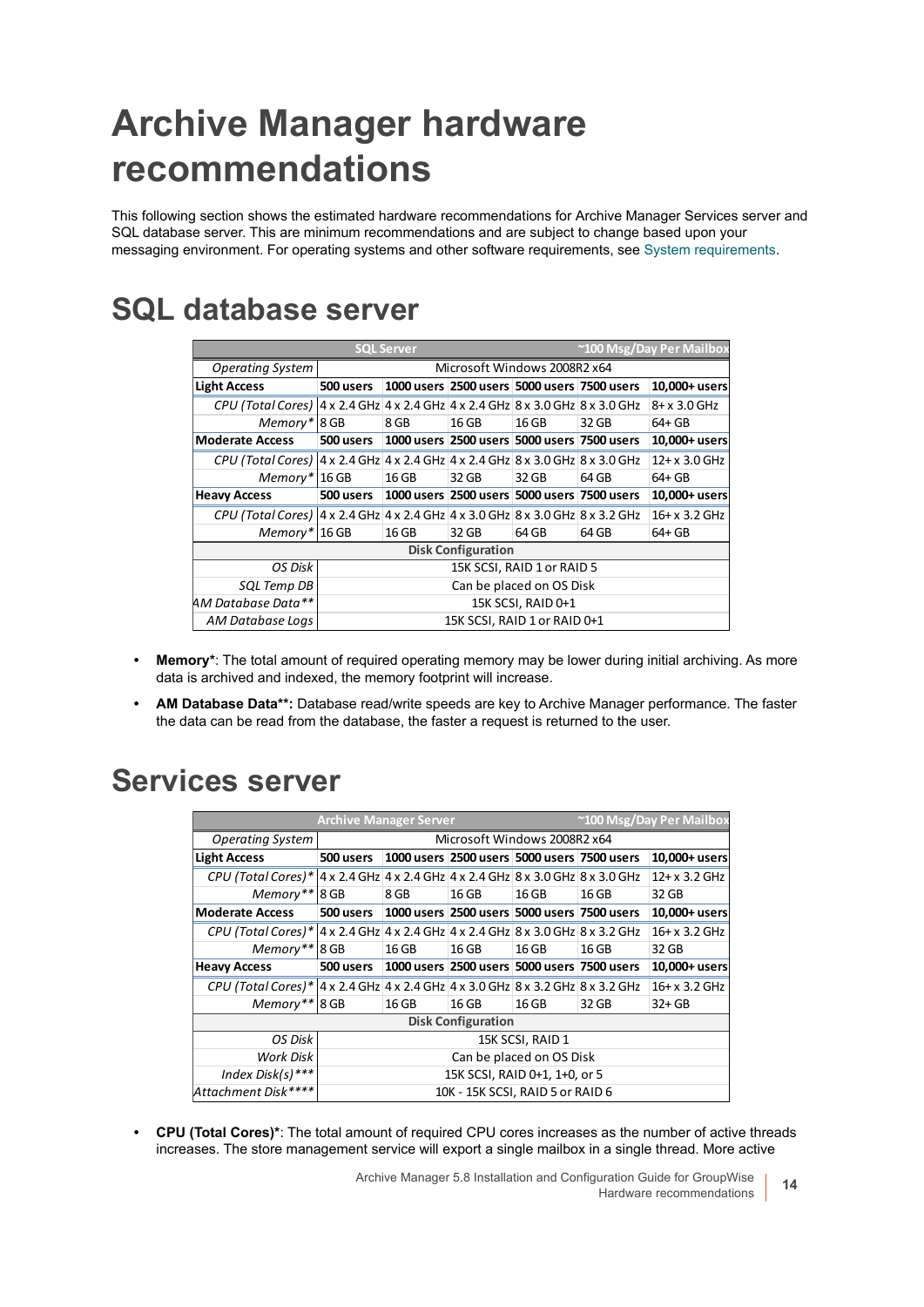threads allow a faster ingestion rate. Full Text Index also has the ability to run multiple processing threads. The administrator needs to find the appropriate balance.

- **Memory\*\***: The total amount of required operating memory may be lower during initial archiving. As more data is archived and indexed, the memory footprint will increase.
- **Index Disk(s)\*\*\***: The performance of the index disk will greatly impact the general performance of the product. For best results, use dedicated attached storage. New indexing technology allows the ability to span the index across multiple disk for both performance and fault tolerance.
- **Attachment Disk\*\*\*\***: The performance of the attachment disk has less impact on the general performance of the product, but for the fastest retrievals, a faster disk is recommended.
- **NOTE:** When running the 64-bit Archive Manager Full Text Search Service, a minimum of 8 GB RAM is ÷ recommended. The total amount of memory recommended can be calculated by determining the disk space used by the indexes (messages + attachments) in GB, dividing that number by 100, and adding it to the 8 GB RAM minimum. For example, if the total space used for your indexes is 400 GB, then you should have (8 + 400/100) or 12 GB of RAM installed on your Archive Manager system.

|                                                                                                                     | <b>Dedicated IIS Server*</b> |      |      |                                             |      | ~100 Msg/Day Per Mailbox |
|---------------------------------------------------------------------------------------------------------------------|------------------------------|------|------|---------------------------------------------|------|--------------------------|
| <b>Operating System</b>                                                                                             |                              |      |      | Microsoft Windows 2008R2 x64                |      |                          |
| <b>Light Access</b>                                                                                                 | 500 users                    |      |      | 1000 users 2500 users 5000 users 7500 users |      | 10,000+ users            |
| CPU (Total Cores) ** $4 \times 2.4$ GHz $4 \times 2.4$ GHz $4 \times 3.0$ GHz $4 \times 3.2$ GHz $4 \times 3.2$ GHz |                              |      |      |                                             |      | $4 + x 3.2$ GHz          |
| Memory 4 GB                                                                                                         |                              | 4 GB | 4 GB | 8 GB                                        | 8 GB | 8 GB                     |
| <b>Moderate Access</b>                                                                                              | 500 users                    |      |      | 1000 users 2500 users 5000 users 7500 users |      | 10,000+ users            |
| CPU (Total Cores) **   4 x 2.4 GHz   4 x 2.4 GHz   4 x 3.0 GHz   4 x 3.2 GHz   8 x 3.2 GHz                          |                              |      |      |                                             |      | 8+ x 3.2 GHz             |
| Memory 4 GB                                                                                                         |                              | 4 GB | 4 GB | 8 GB                                        | 8 GB | 8 GB                     |
| <b>Heavy Access</b>                                                                                                 | 500 users                    |      |      | 1000 users 2500 users 5000 users 7500 users |      | 10,000+ users            |
| CPU (Total Cores)**   4 x 2.4 GHz   4 x 2.4 GHz   4 x 3.0 GHz   8 x 3.2 GHz   8 x 3.2 GHz                           |                              |      |      |                                             |      | $8 + x 3.2$ GHz          |
| Memory 4 GB                                                                                                         |                              | 4 GB | 4 GB | 8 GB                                        | 8 GB | $8 + GB$                 |
| <b>Disk Configuration</b>                                                                                           |                              |      |      |                                             |      |                          |
| OS Disk***                                                                                                          |                              |      |      | 10K - 15K SCSI, RAID 1                      |      |                          |

### <span id="page-14-0"></span>**Dedicated IIS Server**

- **Dedicated IIS Server\*:** The IIS Server can host multiple instances of the Archive Manager website. The website also supports Network Load Balancing (NLB) with IP-based affinity. Multiple web servers can be configured to host multiple Archive Manager website instances.
- **CPU (Total Cores)\*\*:** Total cores required will vary based on message policies. If stubbing is used, consider your environment moderate access or heavy access and plan accordingly.
- **OS Disk\*\*\*:** The OS disk will store attachments temporarily while users are downloading them. Disk speeds are typically not a bottleneck.

## <span id="page-14-1"></span>**Sizing the Microsoft SQL database and Archive Manager attachment store**

Archive Manager's storage recommendations must be considered when planning storage, whether the data is to be stored on the same hardware as the software or stored on a separate high-speed disk. Specifically, there needs be either capacity for growth of archive data when Archive Manager is installed or the ability to increase capacity as the archive grows, or both.

**NOTE:** Archive Manager can easily be backed up and restored to different hardware to increase performance or capacity.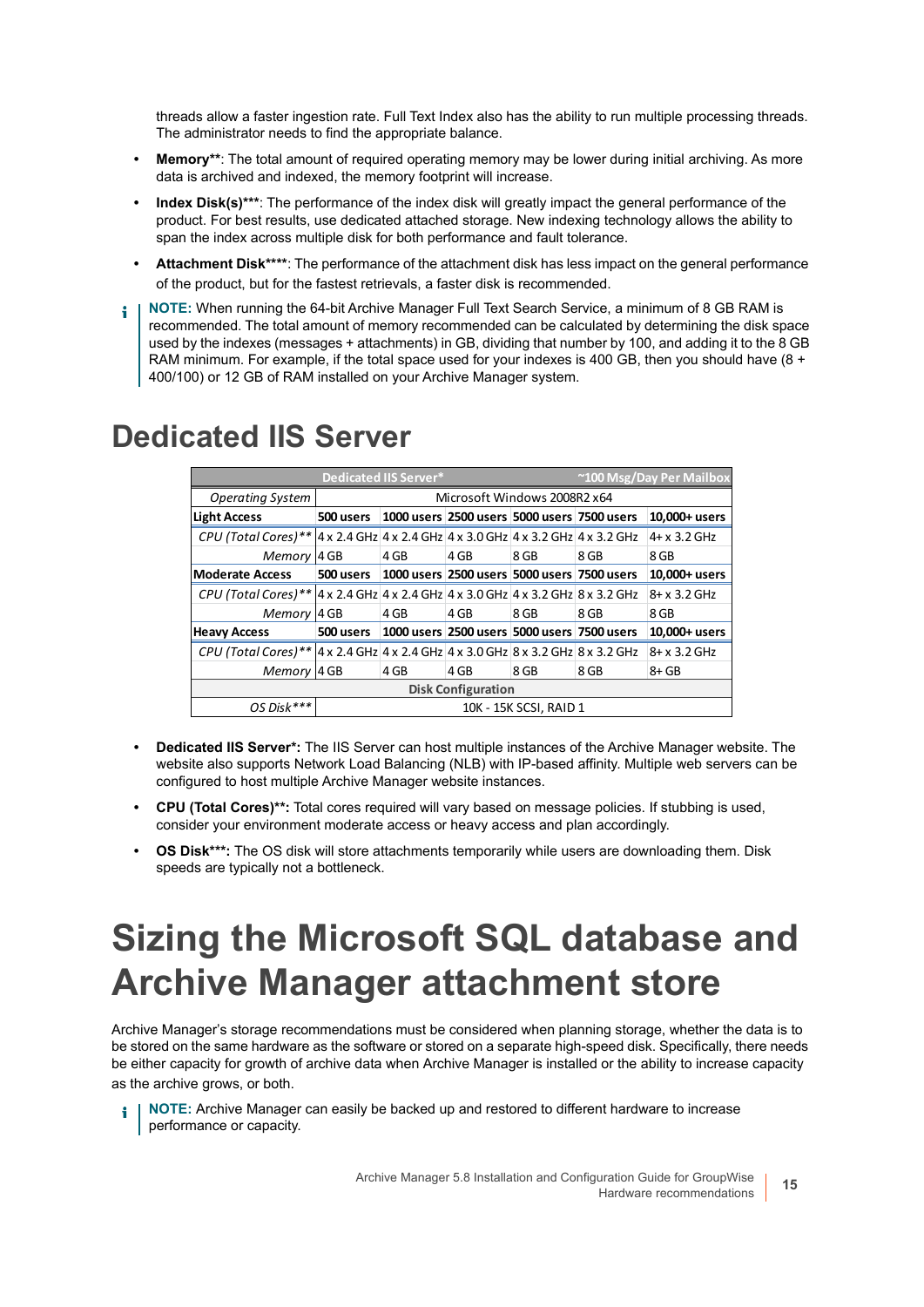The Archive Manager database must always be stored on high performance disks, such as a local SCSI RAID 5 disk (with as many physical spindles as possible), or a fast high-speed attached disk.

The Archive Manager attachment store may be stored on a slower attached disk to reduce cost, as archived attachment retrieval is not as speed-sensitive as a database.

**IMPORTANT:** For best performance, it is recommended that the full-text index files **not** reside on the same i. physical disk as other Archive Manager data repositories—neither the SQL database nor an attachment store.

#### **Table 2. Attachment store requirements**

| Number of<br>users | Number of<br>messages<br>(millions) | <b>SQL Server</b><br>database (GB) | <b>Full Text</b><br>Index | <b>Attachment store</b><br>(GB) |
|--------------------|-------------------------------------|------------------------------------|---------------------------|---------------------------------|
| 100                |                                     | 4                                  | 1.6                       | 40                              |
| 1,000              | 10                                  | 40                                 | 16                        | 400                             |
| 5,000              | 50                                  | 200                                | 80                        | 2,000                           |
| 10,000             | 100                                 | 400                                | 160                       | 4,000                           |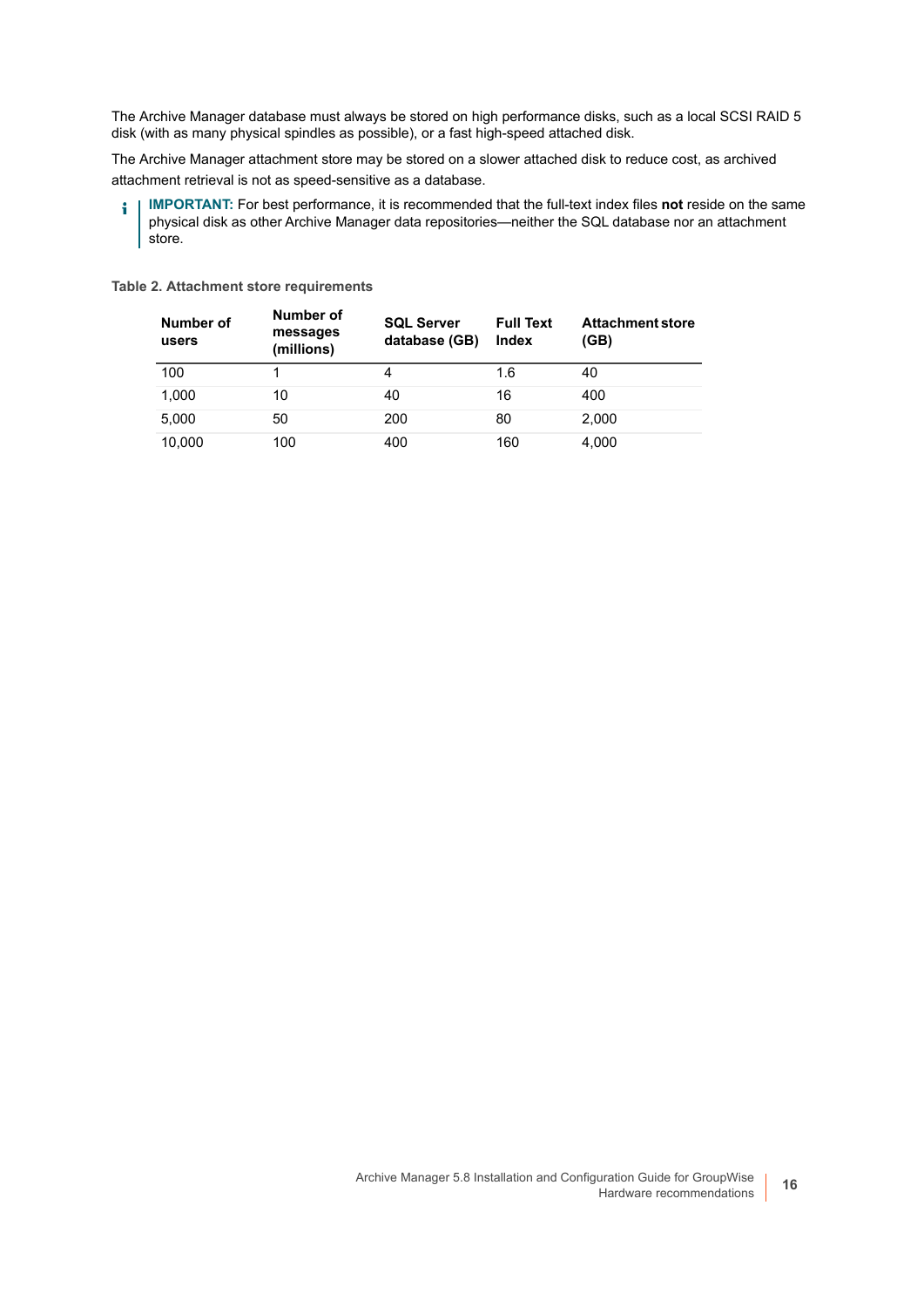## **Pre-installation preparations**

- <span id="page-16-0"></span>**•** [Configuring the Archive Manager Services server](#page-16-1)
- **•** [Configuring the Archive Manager SQL database server](#page-17-0)

#### *Before you installing Archive Manager, complete the following pre-installation steps:*

- **•** Update the server to the latest supported service pack levels for use with Archive Manager.
- **•** Set up and configure the Archive Manager database server.
- **•** Create the accounts required for Archive Manager and grant permissions.
- **•** Configure the Novell GroupWise server.
- **NOTE:** You can install Archive Manager Services and the Archive Manager SQL database on the same i computer.

## <span id="page-16-2"></span><span id="page-16-1"></span>**Configuring the Archive Manager Services server**

**TIP:** See the [System requirements](#page-6-3) chapter for required versions of the components cited in this section.i I

#### *To configure the Archive Manager Services server:*

- 1 Configure your antivirus software:
	- **▪** Disable real-time scanning.
	- **▪** Prevent your antivirus software from scanning the Data Load directory and the Microsoft SQL Server database files.
	- **▪** Remove Antivirus scanning from the *%temp%* directory.
- 2 Configure your firewall:
	- **▪** If you are installing Archive Manager from a remote computer, open port 8686 for the Installation Wizard. The port should be opened during the installation session only.
	- **▪** If you are planning to install web services and the Full-Text search service on separate computers, open port 8687 for the Archive Manager search service.
	- **▪** Note that this is not the common configuration, but it is available if needed. If an application-level firewall is installed, the Archive Manager Full-Text Search Service must be allowed to listen on port 8687.
- 3 Install required IFilters.

Install third-party IFilters to enable searching attachment file formats. Searching and indexing of all attachment file types is enabled by the installation of particular IFilters for particular file types. See the [System requirements](#page-6-3) above for more information about obtaining the IFilters you need.

4 Install Novell client.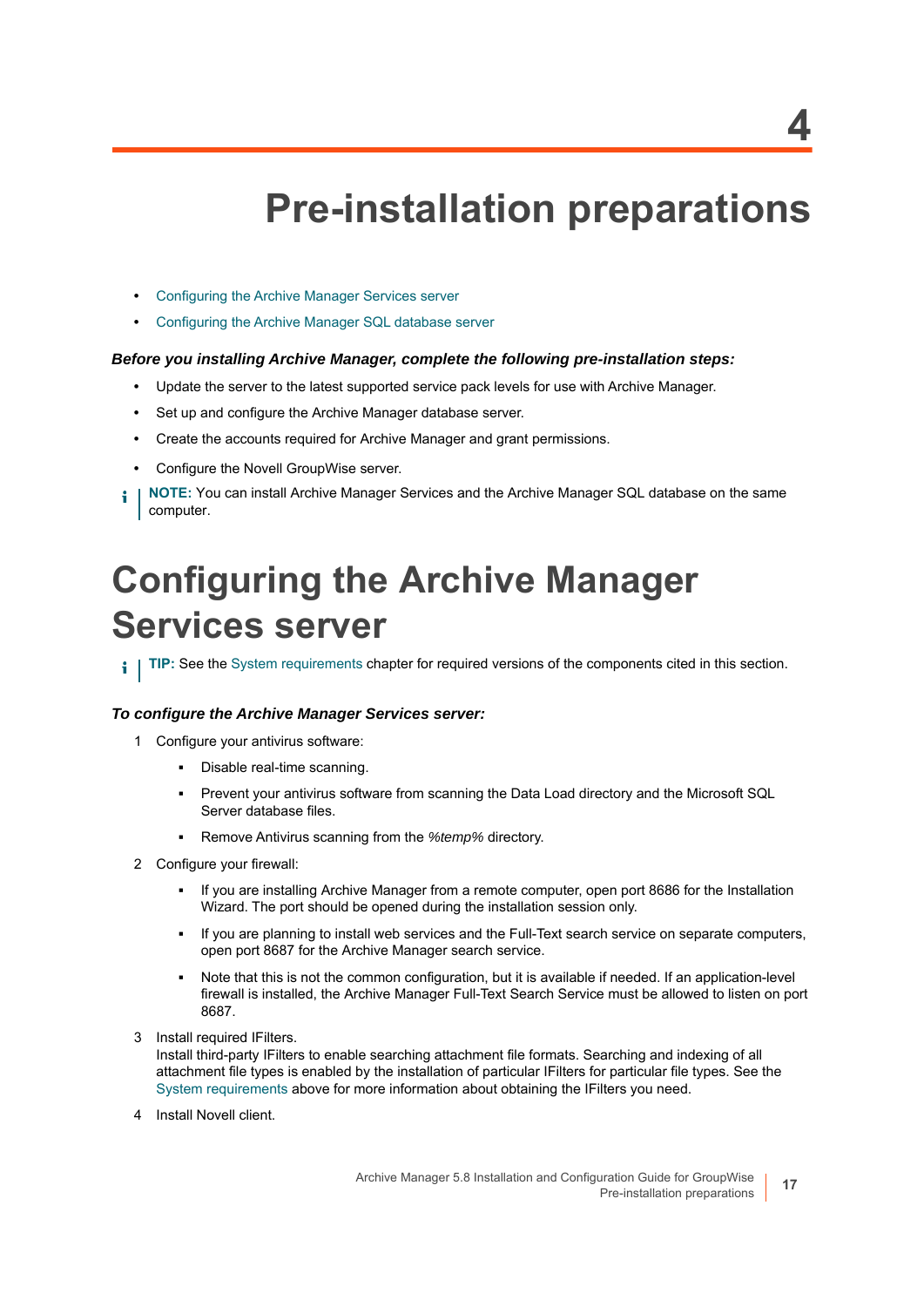- 5 Install GroupWise client.
	- **i** | NOTE: Do not install Tip of the Day.
- 6 Verify the default mail profile.
	- 1 Open the **Mail** Control panel.
	- 2 Click the **Show Profiles...** button.
	- 3 Select the **Always use this profile** radio button.
	- 4 Select the **Novell Default Settings** profile name from the drop-down list.
	- 5 Click **OK**.
- 7 Remove Exchange Services from the GroupWise profile.

Open the Novell Default Settings profile in the Mail control panel and make sure that there are no Exchange related services in your MAPI profile. If you see any of the following services listed in your profile, delete them from the profile before starting the GroupWise Directory Connector:

- **▪** Microsoft Exchange Server
- **Outlook Address Book**
- **▪** Personal Address Book
- 8 Create DNS entry.

Create a DNS entry for "ArchiveManager" that points to the Archive Manager web server. If necessary, refer to Microsoft's KnowledgeBase [article #814591](http://support.microsoft.com/kb/814591) (link current as of this document release) for more information.

## <span id="page-17-1"></span><span id="page-17-0"></span>**Configuring the Archive Manager SQL database server**

#### *To configure the Archive Manager SQL database server:*

- 1 Install Microsoft SQL Server. Ensure the folder containing the database files is not compressed.
- 2 Configure SQL Agent. Ensure SQL Agent service has started, and confirm that the start-up method is set to Automatic.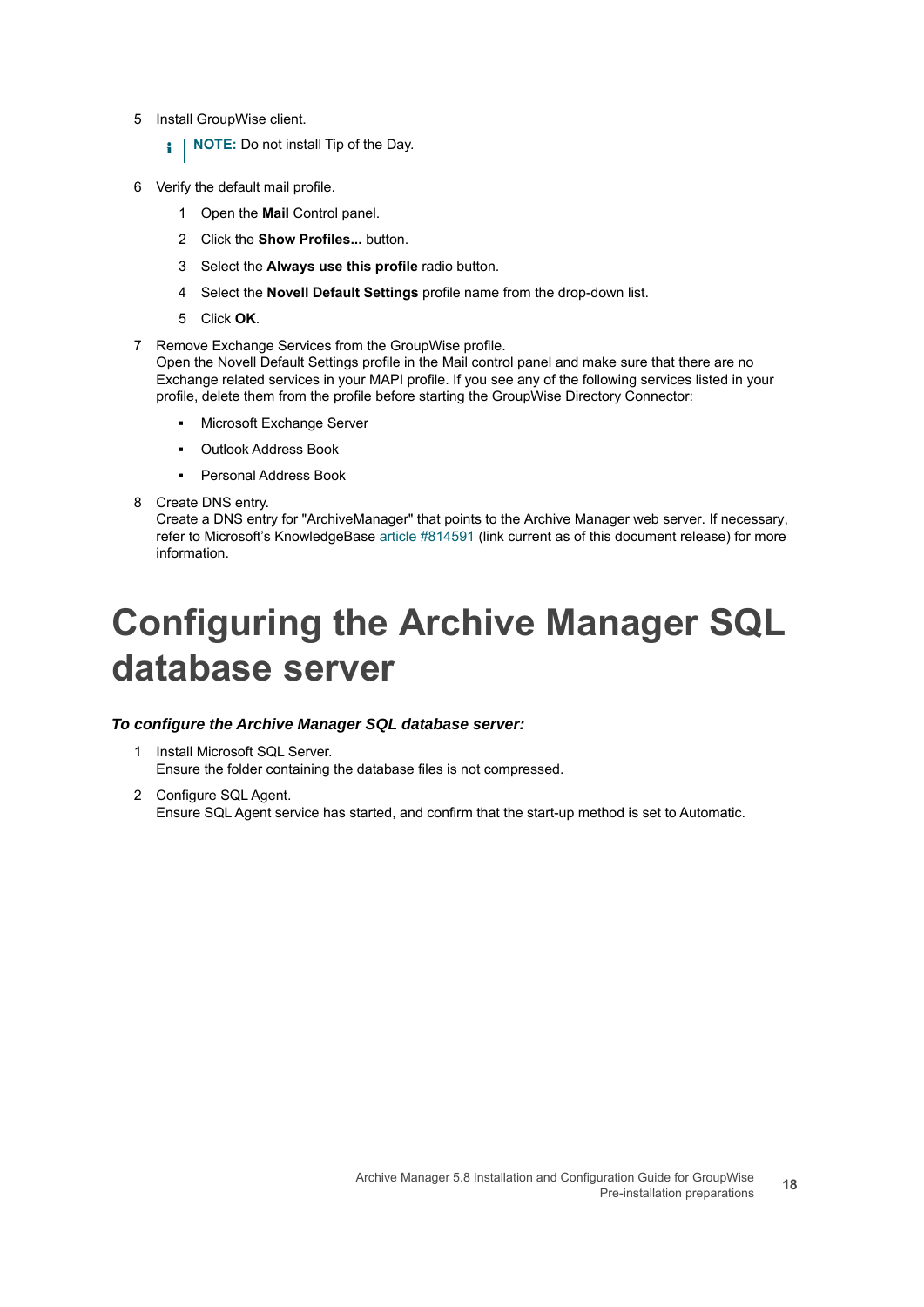# <span id="page-18-4"></span><span id="page-18-0"></span>**Installing and configuring Archive Manager**

- **•** [Installing Archive Manager](#page-18-1)
- **•** [Configuring Archive Manager](#page-20-0)
- **•** [Useful configuration settings](#page-23-0)

## <span id="page-18-3"></span><span id="page-18-1"></span>**Installing Archive Manager**

#### *To access the installer for Archive Manager:*

- 1 From the Archive Manager installation CD, run the **AutoRun** program.
- 2 Click the **Install** tab.
- 3 Under Product, click the **Archive Manager** link to run setup.

The installer can be started automatically from setup, or by going to *<archive\_manager\_home>\Installer* after running setup.

In addition to providing a link to the Archive Manager installer, the AutoRun program provides other useful information about Archive Manger including: a link to distribute the Outlook Form, prerequisites and redistributables, integrations, documentation, information on the Archive Manger Online Community, and contact information.

**NOTE:** Please refer to the [System requirements](#page-6-3) chapter of this guide prior to installing Archive Manager.i I

#### *To Install Archive Manager:*

- 1 On the **Welcome to the Quest® Archive Manager Setup Wizard** screen, click **Next**.
- 2 On the **License** screen, scroll through the license agreement and then select the **I accept the terms of the license agreement** check box and click **Next** to continue.
- <span id="page-18-2"></span>3 On the **SQL Server settings** screen, enter the following information:
	- a **Server name:** The name of the SQL Server you plan to use.

To specify a SQL Server availability group, enter the availability group listener name.

- b In the **Log on to the server** section, select either **Use Windows Authentication** or **Use SQL Server Authentication** and specify credentials, if required. The authentication mode you specify will be used to install the Archive Manager database.
- c **Database name:** Enter a name for the Archive Manager database.
- 4 Click **Next**. If no database exists, the following message is displayed:

The specified database does not exist. Create it now?

If a database does exist, you will be asked if you want to upgrade.

5 Click **Yes** to create a new database.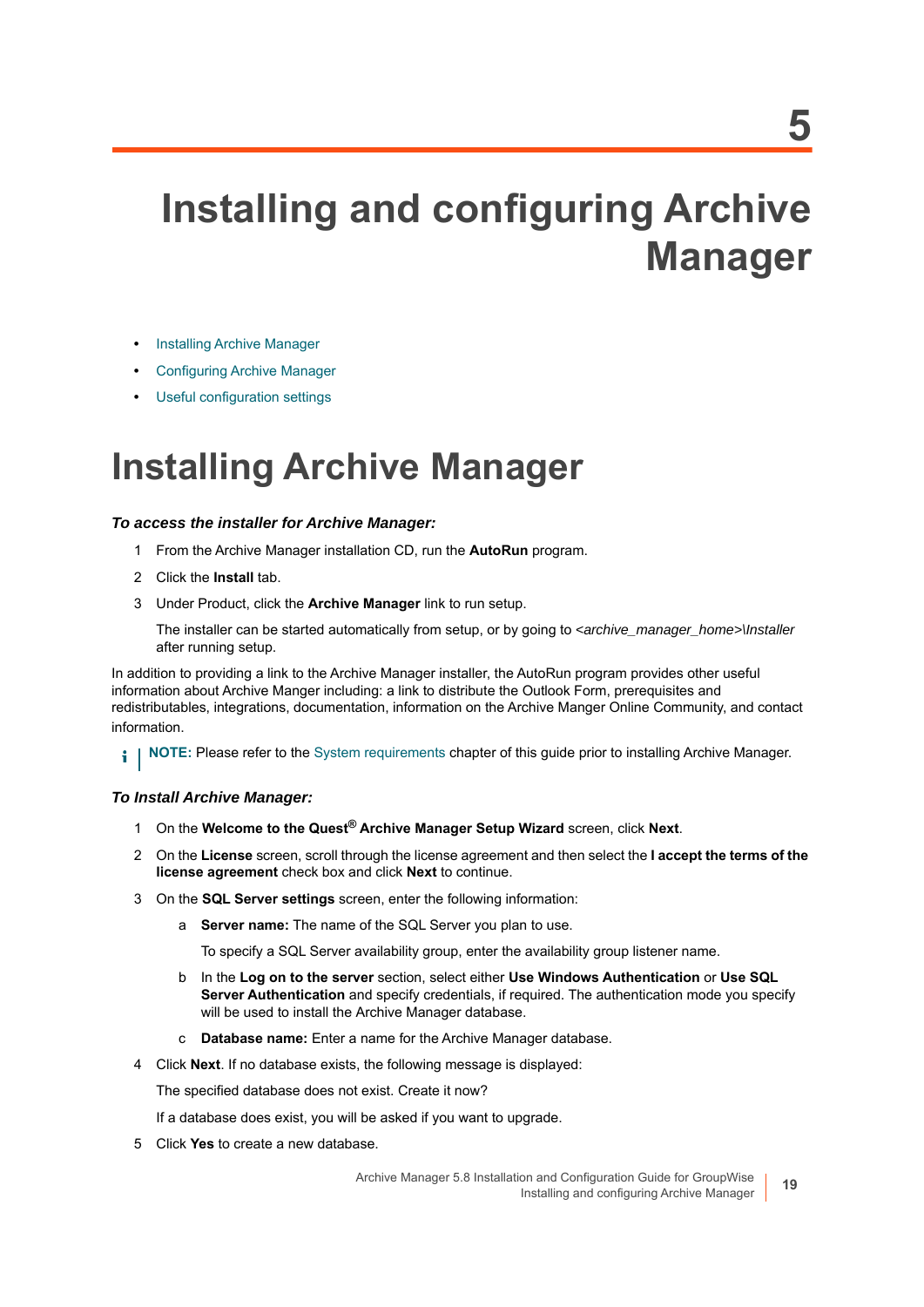- 6 On the Log folder screen, click **Next** to install to the default log folder or click **Change** to select another folder.
- **CAUTION: The Log folder should not be installed in the Archive Manager installation path.** Ū.
	- 7 On the **Destination Folder** screen, click **Next** to install to the default destination folder or click **Change** to select another folder.
	- 8 On the **Custom Setup** screen, select your environment and the product features to be installed. Each feature can be installed independently.

Product features include:

- **▪** Exchange Environment
	- **▫** Active Directory Connector
	- **▫** Exchange Store Manager
	- **▫** Lync Store Manager
- **▪** GroupWise Environment
	- **▫** GroupWise Directory Connector Service
	- **▫** GroupWise Store Manager Service
- **Data Load Service**
- **▪** Full Text Index and Search Service
- **Message Retention Policy Service**
- **Alert Service**
- **▪** Website
- **NOTE:** If your existing GroupWise users are associated with the Active Directory users, you must install the features Active Directory Connector and GroupWise Directory Connector, and set the configuration **Directory Connector with GroupWise Mailbox** to True on the Advanced Settings screen in the Configuration Console. For more information about this configuration, refer to the **Useful configuration settings** section in the Installation and Configuration Guide for Exchange.
- 9 The **Features to install** screen displays the features that you have selected for installation, and the prerequisite software that will also be installed. If the list is correct, click **Next**.
- 10 On the **Ready to install Quest® Archive Manager** screen, click **Install** to begin the installation. If you want to review or change any of your installation options prior to starting the installer, click **Back** to go to the previous screens.
- 11 The **Installing Quest® Archive Manager** screen provides installation status messages as the installation progresses.
- 12 The **Completed the Quest® Archive Manager Setup Wizard** screen is displayed when the installation has completed. The **Launch the Configuration Console when setup exits** check box is checked by default. If you do not want to go straight to the Configuration Console, deselect the checkbox.

If there were any problems installing the prerequisites, a **View Installation Warnings** check box is displayed. Select this check box to get detailed list of the installation warnings.

13 Click **Finish** to exit the setup wizard and launch the Configuration Console if you have selected to do so.

**NOTE:** If a SQL Server availability group has been specified when you install Archive Manager, you must i add the databases Archivemanager (the one you specified in [Step 3](#page-18-2)) and Aftermail\_TEMP to the **Availability Databases** of the owner node after the installation. To check which is the owner node with **Failover Cluster Manager,** expand the cluster name, and click **Roles**.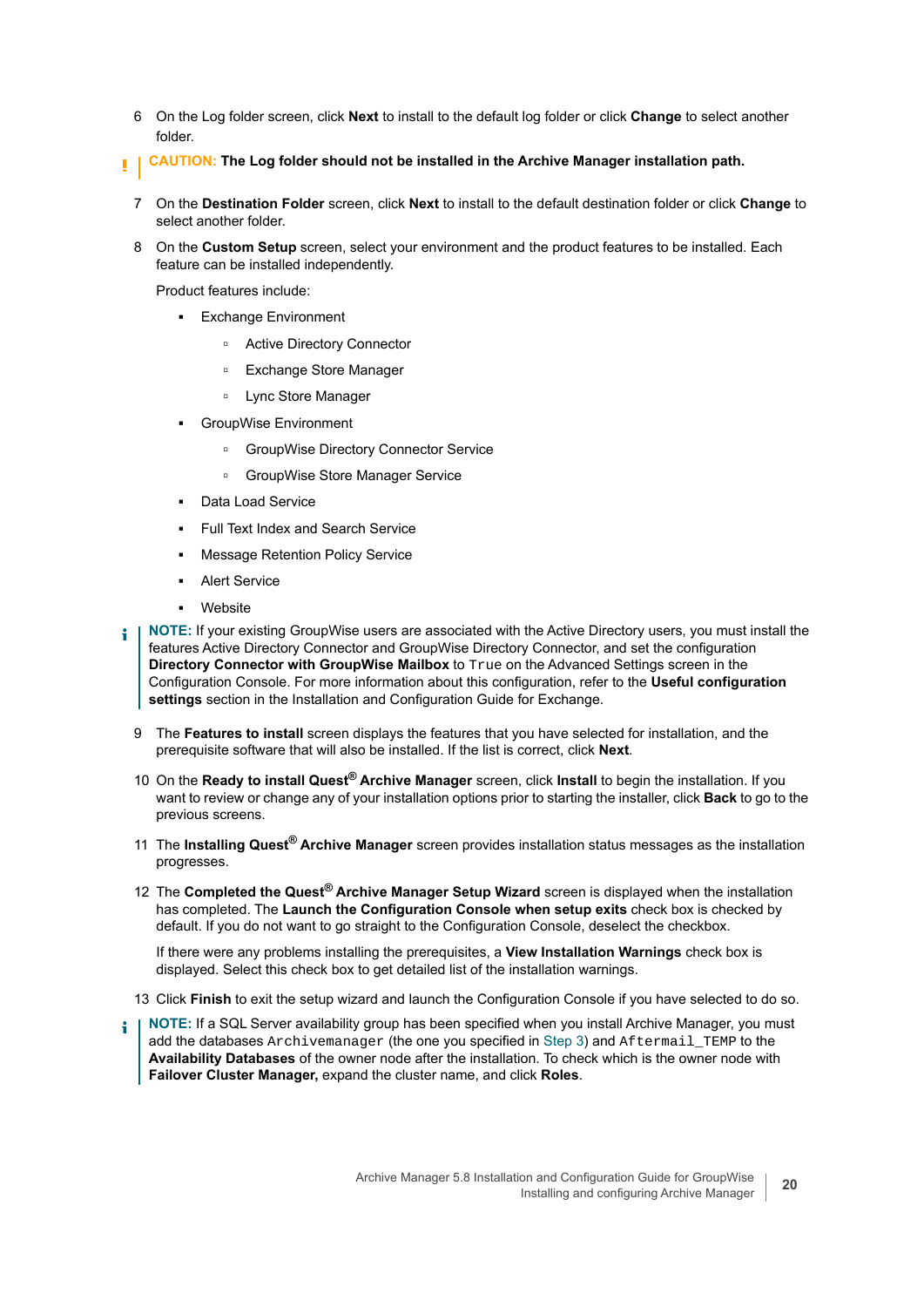# <span id="page-20-0"></span>**Configuring Archive Manager**

The Archive Manager Configuration Console allows you to configure the settings needed to begin using Archive Manager. The first time you configure Archive Manager, you must walk through the screens in order by clicking **Next** after each screen.

After completing the initial configuration, the Configuration Console will switch to an edit mode where any screen can be configured in any order. In edit mode, click **Apply** to save your settings.

Configuration pages are displayed only for the features that you selected during installation.

If you are upgrading from a previous version of Archive Manager, the settings are populated with your previous selections.

#### **CAUTION: Configurable paths, such as Base Data Directory, Attachment Store, Index, or Export,**  п **should not be installed in the Archive Manager installation path.**

- 1 The **Welcome** screen provides a list of information that you need to gather to configure Archive Manager. Review this list and click **Next** to begin configuring Archive Manager.
- 2 On the **License** screen, click **Browse...** to locate your license and click **Install** to install it. You can overwrite an existing license by entering a new license and installing it. Once a valid license is installed, the following information is displayed:
	- **Type:** The type of license purchased.
	- **Expires:** The expiration date of the license.
	- **Seats Licensed:** The number of seats available from the license.
	- **Seats Used:** The number of seats currently used.

License information can also be viewed at any time by clicking the Help icon and selecting the **Licenses** tab.

- 3 On the **Service User Credentials** screen, enter credentials for the following Archive Manager service users:
	- **▪** General Service User
	- **▪** Journaling Service User
	- **▪** Archive Manager Administrative Group

Use the default credentials or enter new credentials. If the service accounts exist you will need to confirm the password. If it does not exist, enter the password twice and the account will be created.

- 4 On the **General Settings** screen, enter the directory path for the base data directory and the log path.
	- **Base Data Directory: Directory Path:** The Base Data Directory path contains storage for errors, exclusions, exporting, and temporary storage for searching. Make sure to select a directory with adequate free space. Enter a directory for the Archive Manager base data directory. The default path is the following: C:\Quest\ArchiveManager
	- **Log Path: Directory Path:** Enter the path to the Archive Manager log folder. The default path is the following: C:\Quest\ArchiveManager\Logs
- 5 On the **Novell E-Directory** screen, configure the Novell Directory Services settings.
	- **NDS LDAP Server:** The name of the NDS LDAP server.
	- **NDS LDAP Port:** The NDS LDAP port number.
	- **NDS Login:** The path of the NDS login account. (NDS:\\TREE\Context\User)
	- **NDS Password**: The password for the NDS login account.
- 6 On the **GroupWise Store Manager** screen, configure the GroupWise mail server.
	- **GroupWise Domain Directory:** The path the domain database directory.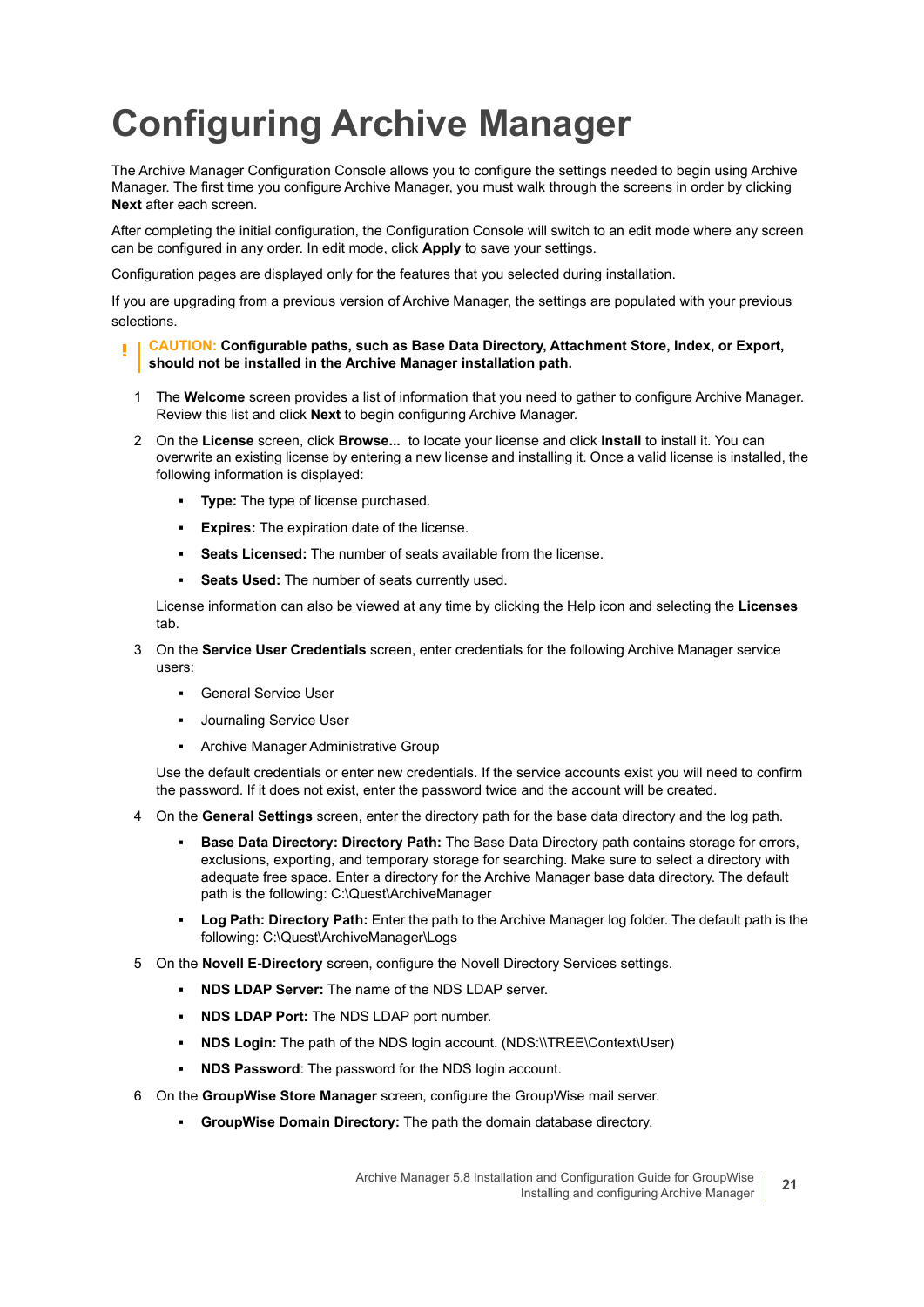- **GroupWise Server Address:** This must be a primary mail server in the domain database listed above. Archive Manager creates a trusted application key in the domain, and application key only works if the mail server is local to the domain database.
- **GroupWise Port:** The GroupWise port number.
- **GroupWise Admin Console Url**: Default value is http(s)://mta\_server:9710. This configuration applies only to GroupWise versions 2014 and above.
- **Archive Manager Server IP:** The IP address of the Archive Manager Services Server.
- 7 On the **Data Loader** screen, select a data loader group from the drop down list to run in the server.
- 8 On the **SMTP Mail Server** screen, enter the information for the outgoing SMTP mail server:
	- **Mail Server Name:** Enter the host name of the SMTP mail server. If your mail server requires SMTP authentication, enter the login details below. Leaving these fields blank forces Archive Manager not to authenticate.
	- **Mail Server Port**: Enter the port number of the SMTP mail server. The default value is 25.
	- **SMTP Login:** The login name for the mail server.
	- **SMTP Password:** The password for the mail server.

If your mail server requires SSL to encrypt the connection, check the checkbox **Enable SSL for SMTP**; When it is checked, you have the option to **Trust All Certificates for SMTP**.

To send messages from a proxy server, check the checkbox **Send Messages from Proxy**.

- 9 On the **Website** screen, enter the settings for the Archive Manager website:
	- **Website Name:** Name for the Archive Manager site.
	- **Host Header:** Name of the server without the protocol prefix (without "http://" or "https://").
	- **IP Address:** IP address of the web server.
	- **Port:** Port number (default=80) for the Archive Manager web server.
	- **Reset Password:** When upgrading from a previous version of Archive Manager, to reset the Admin account password, select the Reset Password checkbox and enter a new password.
	- **Admin Password:** Password for the Archive Manager administrator. You cannot leave the password blank. Note that the Archive Administrator's login name is *Admin*, and this cannot be changed at the time of installation.
	- **Confirm Password:** Re-enter the administrator password.

**Secondary Websites:** To add secondary websites, click **Add** under the Secondary Websites section. This opens the Secondary Website Setup screen. Enter the following information:

- **Website Name:** Name for the Archive Manager site.
- **Host Header:** Name of the server without the protocol prefix (without "http://" or "https://").
- **IP Address IP address of the web server.**
- **Port:** Port number for the Archive Manager web server.
- **Share main website files:** Archive Manager will use the same files on disk. Use this option if both instances of Archive Manager use the same authentication type (e.g. Windows or Forms).
- **Create separate files for this website:** Archive Manager will create a copy of the website files for the new website. Use this option if you need different authentication schemes for each of your website instances.

To edit a website, click **Edit**. To remove a website, click **Remove**.

10 On the **Storage Location** screen, set up the location for the attachment store. Click **Add** to access the Storage Location Type screen, then select an attachment store type and configure it.

#### **File System or other storages deployed as a file system**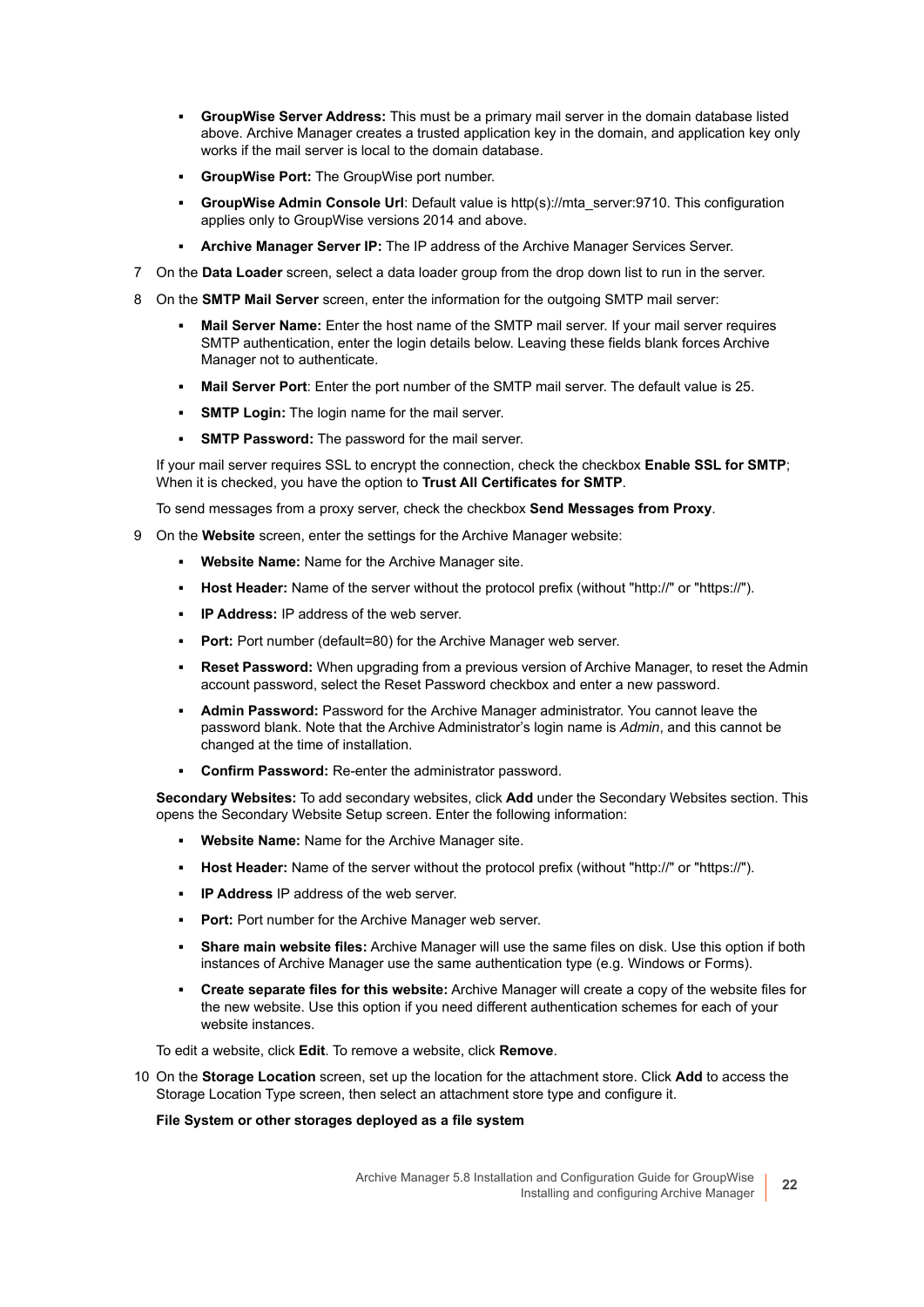- a Select **File System** from the drop-down list and click **Next** to access the **File System Store Setup** screen and enter the following information.
	- **Path:** Click **Browse** to select a path for the attachment store.
	- **Network Share:** Enter the name of the share for the storage location.
	- **Store message data for compliance:** Select this checkbox to save copies of all of the emails to be stored in external storage. This setting will apply to all storage locations.
	- **Compliance Directory Path:** Enter a storage location path in this box. This can be an absolute path or a shared path with Full Control permissions to the Archive Manager Administrative Group.
	- **Default Storage Location:** Select this checkbox to make the current storage location the default storage location.
- b Click **Next** to access the **Summary** screen. This screen displays a list of the selected options.

#### **EMC Centera**

- a Select **EMC Centera** from the drop-down list and click Next to access the EMC Centera Store Setup screen and enter the following information.
	- **□ Connection String:** The connection string specifies the Centera device.
	- **Store message data for compliance:** Select this checkbox to save copies of all of the emails to be stored in external storage. This setting will apply to all storage locations.
	- **□ Default Storage Location:** Select this checkbox to make the current storage location the default storage location.
- b Click **Next** to access the **Summary** screen. This screen displays a list of the selected options.

#### **NetApp SnapLock**

- a Select **NetApp SnapLock** from the drop-down list and click Next to access the NetApp SnapLock Store Setup screen and enter the following information.
	- **<b>• Share Name:** Enter the share name for the storage location.
	- **Retention Mode:** Select **SnapLock Default** or **Archive Manager Default**.
	- **Retention Time:** Enter the number of days, months, and years for retention. These settings are enabled only if you have selected **Archive Manager Default**.
	- **Store message data for compliance:** Select this checkbox to save copies of all of the emails to be stored in external storage. This setting will apply to all storage locations.
	- **□ Default Storage Location:** Select this checkbox to make the current storage location the default storage location.
- b Click **Next** to access the **Summary** screen. This screen displays a list of the selected options.

#### **Caringo DX**

- a Select **Caringo DX** from the drop-down list and click Next to access the Caringo DX Store Setup screen and enter the following information.
	- **Hosts**: Enter the hosts to connect to. If there are multiple hosts, they should be entered in a comma-separated list.
	- **Port**: The port to connect to.
	- **Username**: The User Name to connect to the Caringo service.
	- **Password:** The password for the account used to connect to the Caringo service.
	- **Store message data for compliance:** Select this checkbox to save copies of all of the emails to be stored in external storage. This setting will apply to all storage locations.
	- **Default Storage Location:** Select this checkbox to make the current storage location the default storage location.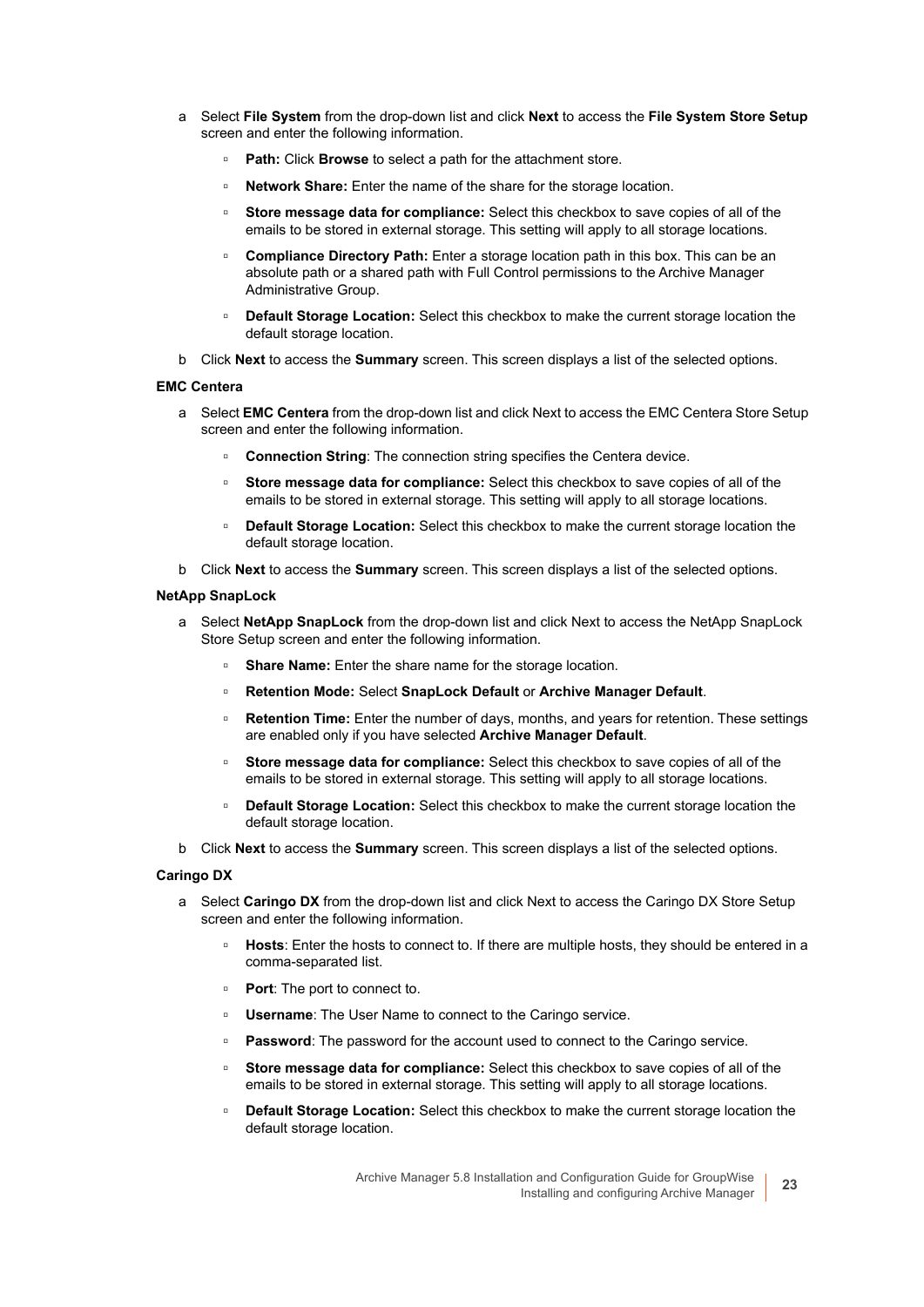b Click Next to access the **Caringo DX Advanced** configuration screen.

#### **Caringo DX Advanced (Optional)**

- **Cluster Name:** The name of the cluster for the Caringo DX storage location.
- **Proxy Address:** The cluster reverse proxy IP address.
- Port: The cluster reverse proxy access port.
- **Realm:** The Caringo security domain/realm.
- **Bucket:** The name of the container within the device.
- **Max Retries:** Maximum number of times to retry a command on a communication or server failure.
- **Max Stored Connections:** The maximum number of connections stored in the connection pool.
- **□ Pool Timeout:** The time in seconds that the connection pool will store an open connection.
- **Locator Retry Timeout:** The amount of time the locator should wait before retrying a previously discarded host address.
- **Hash Type:** The hash algorithm to use to verify content integrity.
- **Connection Timeout:** Time in seconds that a request will wait for a connection and for activity on a request.
- **Named:** Check to enable the use of Named objects. Uncheck to use automatically generated UUIDs (Unique User IDs).
- **Validate:** Check to enable content integrity verification.
- **Replicate:** Check to enable immediate replication of objects as they are stored.
- c Click **Next** to access the **Summary** screen. This screen displays a list of the selected options.
- 11 On the **Full Text Index Setup** screen, the **Default Configuration** check box is selected by default. The Full Text Index will be sectioned into partitions based upon the default rollover policy. Using multiple (physical) hard disks may improve indexing and searching performance and is required for automatic index failover (recovery).
	- **Index drives:** Select the drive(s) to use for indexing. Automatic index failover requires 2 or more drives to be selected.
- 12 The **Default Policy** screen displays mail servers that have been found with the directory connector settings entered previously. Enter the following information.
	- **Create a default policy on servers defined below:** Select this check box to add a default message policy to the servers listed. Selecting this check box selects the entire server list. You may deselect individual servers.
- 13 On the **Advanced Settings** screen, configure the additional optional settings if needed. Click **Add** to add a configuration settings. Click **Remove** to remove a configuration setting. Click **Revert All** to go back to the original settings.

If you are doing an upgrade, your settings will be populated from the previous version of Archive Manager.

- 14 The **Summary** screen lists all of the settings you have entered. Click **Finish** to apply these settings in the Configuration Console.
- 15 Restart the Archive Manager servers.

### <span id="page-23-0"></span>**Useful configuration settings**

The following configuration settings can be added/edited in the Advanced Settings screen in the Configuration Console, if needed.

> Archive Manager 5.8 Installation and Configuration Guide for GroupWise Installing and configuring Archive Manager **<sup>24</sup>**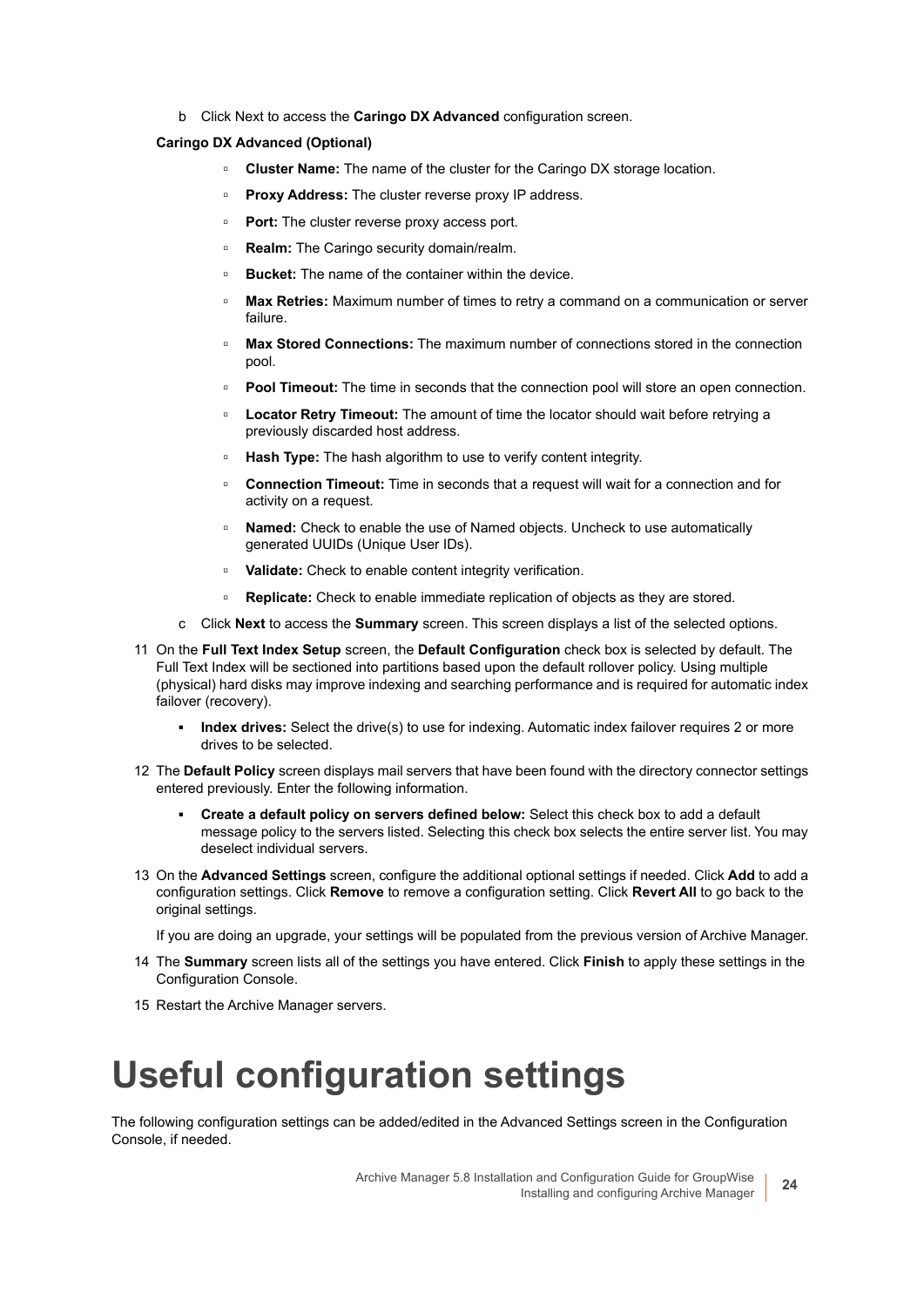- **•** [General](#page-24-0)
- **•** [Archive Manager Database](#page-24-1)
- **•** [GroupWise Directory Connector \(GDC\)](#page-24-2)
- **•** [GroupWise Store Manager \(GSM\)](#page-24-3)
- **•** [Data Loader](#page-25-0)
- **•** [Full Text Index \(FTI\)](#page-25-1)
- **•** [Full Text Search \(FTS\)](#page-26-0)
- **•** [Website](#page-26-1)

### <span id="page-24-0"></span>**General**

- **AfterMail URL**: Sets Archive Manager website URL. This field should be auto filled by Configuration Console. If you have changed the website URL by IIS, change this setting accordingly.
- **CACHE TIME**: The time in minutes to keep the message and attachment search result in cache. The default value is 30 (minutes).
- **CommandTimeout**: The maximum time in seconds to execute a command. The default value is 600 (seconds).

### <span id="page-24-1"></span>**Archive Manager Database**

**• CleanUpTime:** Deletes all of the old temporary "scratch" tables that the program generates for searches and other functions. The script defaults to running at 12:01:01 a.m. every day. This time is configurable. Since the Retention Engine also uses temporary tables, the CleanUp script should not be run at the same time as the Retention Engine. Most administrators choose to run the CleanUp script before the Retention Engine, which may occasionally run for prolonged time periods.

### <span id="page-24-2"></span>**GroupWise Directory Connector (GDC)**

- **GroupWise Directory Connector Timer Interval:** The default value for this setting is 3600 (seconds). The value is the number of seconds that the GDC will wait after an export run has completed to run the next export.
- **GroupWise Directory Connector Reset Timer Interval:** The default value for this setting is 600 (seconds). The value is the number of seconds that the GDC will wait for a GroupWise API call to finish. If a GroupWise API method fails to return within this time, the GDC will terminate the process and start the export run over from the beginning.

### <span id="page-24-3"></span>**GroupWise Store Manager (GSM)**

- **GroupWise Store Manager No Message Stamping:** Enables or disables the message stamping. This setting defaults to True. Note that the message stamp is never used in Archive Manager.
- **GroupWise Store Manager Export Shared Folders:** Enables archiving shared GroupWise folders when set to 1. The default is 0 or off.
- **GroupWise Store Manager Log Level**:
	- **▪** 0 Error
	- **▪** 1 Warn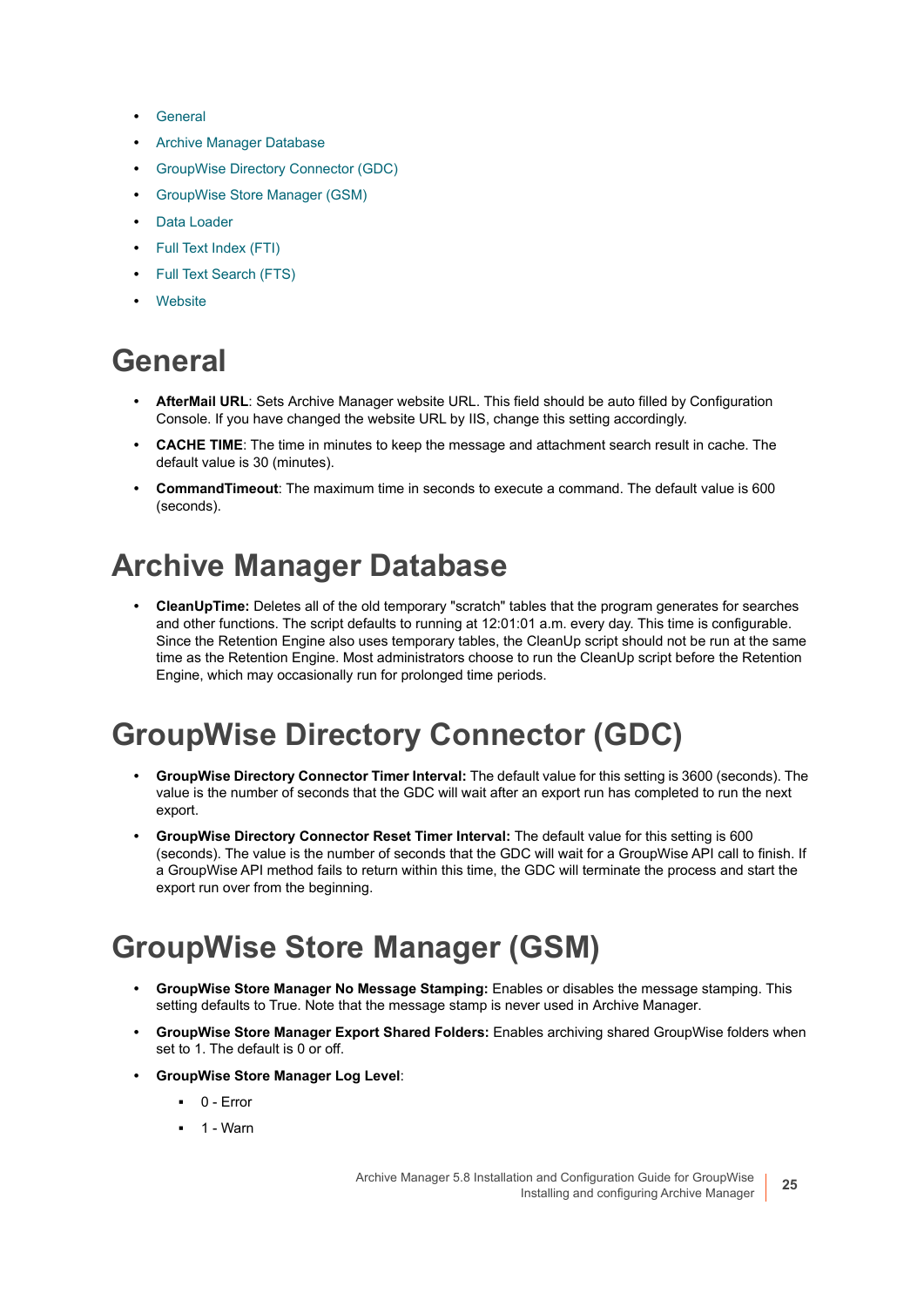- **▪** 2 Info (default)
- **▪** 3 Debug
- **▪** 4 Verbose
- **GroupWise Store Manager Max Thread Count**: The maximum number of threads that mailboxes can processed in parallel. The default value is 1.
- **Archive GroupWise Store Manager Service Timer Interval**: Sets the number of seconds that the GSM service will stop before running again. The default value is 10 (seconds).

### <span id="page-25-0"></span>**Data Loader**

- **Dataload Timer Interval:** Sets the number of seconds that the data loader will stop before running through the enabled "Dataloaders" (within the Archive manager user interface), for example, MAPI, Filesystem etc. The default value is 60 (seconds), since the MAPI32 process must have time to unload before the Dataloader processes the Mailbox on its next run. A lower value may work better in some circumstances, but in most cases 60 seconds is the optimum interval.
- **DataLoad Service Max POP Message Size**: The maximum size in MB of message processed by the POP3 data loader. The default value is 50 (MB).
- **Dataload Process Rows**: The number of database records that the data loader will process in a batch. The default value is 2500.
- **Save Excluded Emails**: Save Excluded Emails is a Boolean (true or false) parameter that determines whether File System Data Loader will save all messages that match an exclusion rule to the Exclusion directory as XML. If this feature is enabled, it also will write some metadata to the Exclusion table in Archive Manager. The default value is True.
- **ExclusionDirectory**: Specifies the location to store the excluded XML files. The default value is *C:\Quest\ArchiveManager\Exclusion*.
- **ErrorPath**: Specifies the location to store the XML files that the File System Data Loader fails to load. The default value is *C:\Quest\ArchiveManager\Error.*
- **Data Loader Worker Log Retention Days**: How many days the logs of the MAPI data loader will be kept in the log folder. The default value is 7 (days).
- **Journal Data Loader Log Level**: The log level for the MAPI data loader.
	- **▪** 0 Error
	- **▪** 1 Warn
	- **▪** 2 Info (default)
	- **▪** 3 Debug
- **POP3 Timeout Seconds**: The maximum number of seconds for the POP3 data loader to process a single message. The default value is 3000 (seconds).

### <span id="page-25-1"></span>**Full Text Index (FTI)**

- **Full Text Index Include Recipients:** Controls whether or not recipients are added to the Lucene index. The default is False. This setting has historically defaulted to false as the recipients are not searchable in Lucene, but are instead pulled from the Archive Manager database. This setting should remain false.
- **Full Text Index Max Field Length:** This setting can be used to increase or decrease the field length from the default of 100,000 for indexed terms in a single document.
- **Full Text Index Max Merge Docs:** This setting can be used to merge indexes into larger files, increasing search performance. The default is 1000000 documents per file.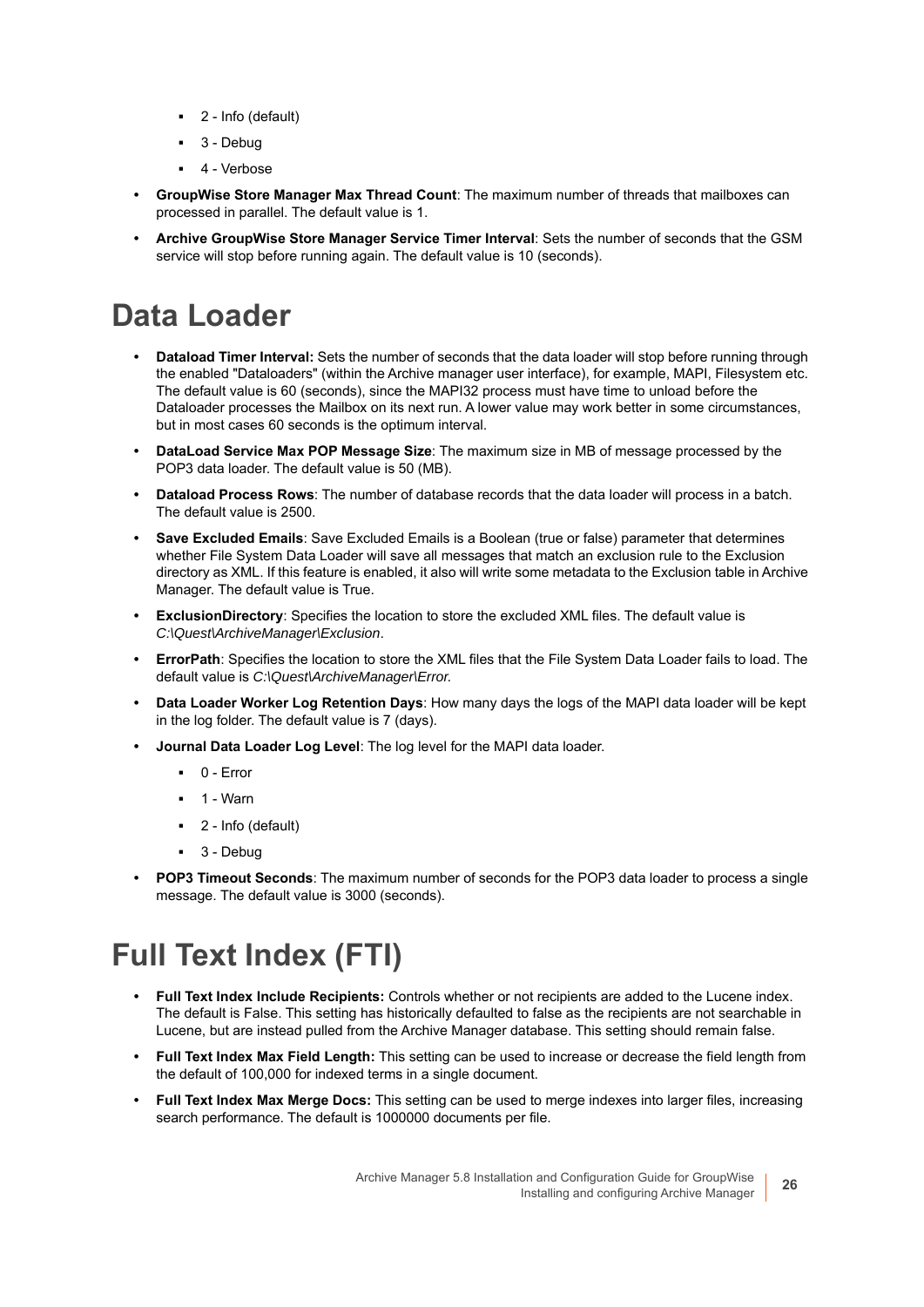- **Full Text Index Merge Factor:** This setting can be used to merge same-sized index files, increasing search performance. The default is 10 files.
- **FTI Max Buffered Docs:** Specifies how many documents Lucene can buffer in RAM before flushing them to an on-disk segment. If set to zero, flushing is triggered by size only, according to "Full Text Index Ram Buffer Size MB". The default is 0.
- **FTI Max Worker Count:** The max number of indexing workers the FTI can devote to a single partition. The default is 10.
- **FTI Max Total Indexer Threads:** Aggregate maximum total number of indexer threads the FTI is allowed to use. If "FTI Max Worker Count" times the number of active partitions exceeds this total, the FTI will scale back each partition's use of threads to try not to exceed this limit. No partition, no matter how low its IndexingPriority, will use less than 1 thread. The default value is 40.
- **FTI Commit Point Keep Count:** The number of Lucene index commit points to retain. This should only be increased above 1 if attempting to gather data on index corruption. The default is 1.
- **FTI Auto Failover:** Controls whether the FTI will initiate failover automatically. The default is True.
- **FTI Auto Repair:** Controls whether the FTI will initiate repair of corruption automatically. The default is True.
- **FTI Repair Auto Fix:** Controls whether the FTI will actually repair the corruption it identifies during a Repair operation. The default is True.
- **FTI Auto Itemize:** Controls whether the FTI will initiate itemize automatically after repair. The default is True.
- **FTI Itemize Auto Fix:** Controls whether the FTI will actually add FailedToIndex records for the items it identifies as missing during an Itemize operation. The default is True.
- **Full Text Index Ram Buffer Size MB:** Determines the amount of RAM that may be used when buffering added documents and deletions before they are flushed to the Directory. This setting corresponds directly to Lucene's SetRAMBufferSizeMB method. The default is disabled. Using the default setting is recommended.

### <span id="page-26-0"></span>**Full Text Search (FTS)**

- **Full Text Search Cache Time**: Determines the length of time, in minutes, that a Full Text Index search on the body of a message or attachment will be cached after it runs. The default value is 60 (minutes). The cache lets a user re-run the same search within the Cache Time limit, obtaining the same results, but much faster than if the search were re-run from scratch.
- **Full Text Max Results**: The maximum number of results that the FTS service retrieves. The default value is 5000.

### <span id="page-26-1"></span>**Website**

- **i** | NOTE: You need to restart IIS after changing the value of these Website settings.
	- **WWW Page Size:** Determines the number of search results displayed on a single page. The default is 20. This setting affects the entire instance and is not customizable per user.
	- **WWW Show Source Properties**: Enables or disables the website to show the source properties of a message. The default value is False.
	- **Include Sub Folders By Default**: Determines whether to include the sub folders by default when searching messages or attachments. The default value is False.
	- **Allow GW Authentication**: Identifies whether the Archive Manager web site supports GroupWise authentication. Default is False. When set to True, an authentication option appears in the Archive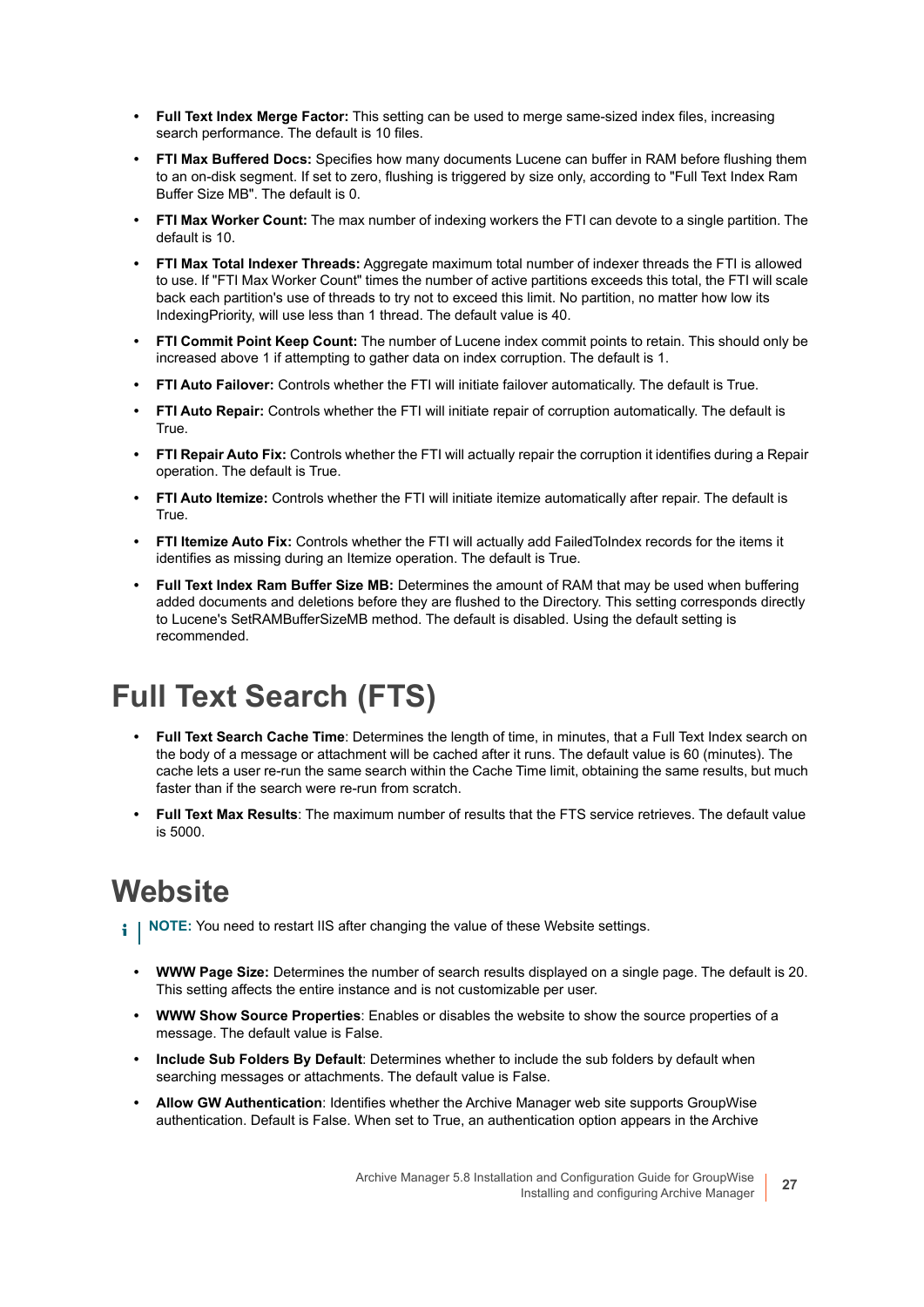Manager login page. User can select default authentication or GroupWise authentication to log into the Archive Manager web site. This configuration is only supported by GroupWise 2014 or later.

**• WWW Show SendToMe Button Only**: If it's set to True, the toolbar buttons **Reply**, **Reply to All** and **Forward** will be hidden when you view a message on the website. The default value is False.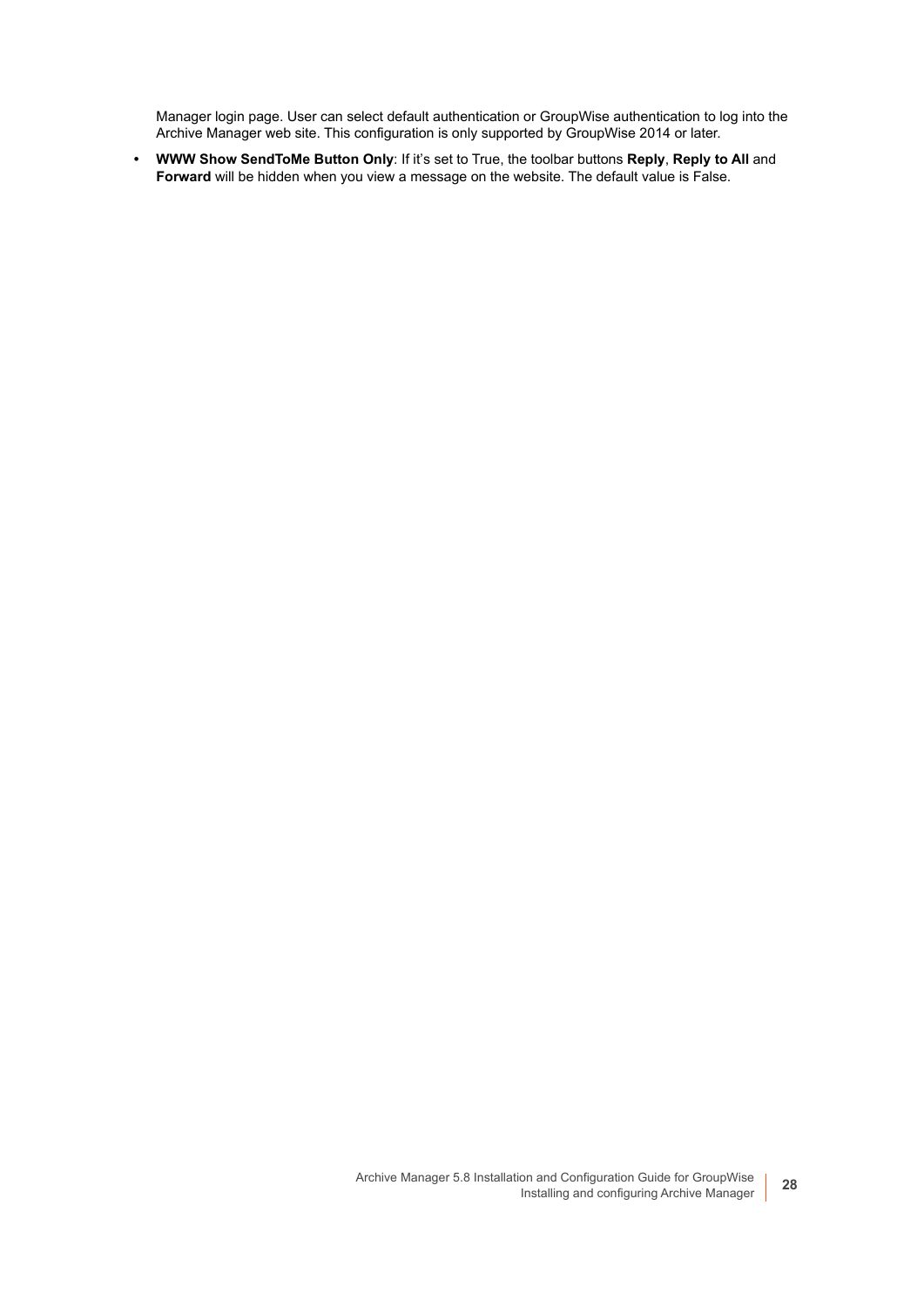# <span id="page-28-0"></span>**Upgrading/Uninstalling Archive Manager**

- **•** [Upgrading Archive Manager](#page-28-1)
- **•** [Uninstalling Archive Manager](#page-28-2)
- **CAUTION: Before upgrading or uninstalling Archive Manager, backup your databases, attachment files, export files, index files, log files and any non-program files located in the Archive Manager installation directory. Use the configuration console to obtain the location of these files.**

## <span id="page-28-1"></span>**Upgrading Archive Manager**

When upgrading Archive Manager, please refer to the release notes for information on supported upgrade versions.

**NOTE:** When upgrading from version 4.8 to 5.0 or later, uninstall version 4.8 before performing the upgrade. i l

#### *To upgrade Archive Manager:*

- 1 Stop all Archive Manager services.
- 2 Run the AutoRun program to run the Archive Manager Installer: **ArchiveManagerInstaller.msi**.
- 3 Perform an installation as described in the [Installing Archive Manager](#page-18-3) section.
- 4 Run the Archive Manager Configuration Console to configure your Archive Manager settings. Some settings will be populated with information from your previous installation. These settings can be changed if needed. You will be prompted to enter any required information.
- 5 Restart the Archive Manager servers.
- **TIP:** After upgrading to Archive Manager 5.1 or later, any mail items that are not associated with a folder will ÷ be placed in an **\_Orphans** mailbox the first time the Retention service runs. If you wish to delete these items, set a Delete policy in the Retention Policies section of the Administration website.

## <span id="page-28-2"></span>**Uninstalling Archive Manager**

#### *To uninstall Archive Manager:*

- 1 Launch the Installer used to install the current version of Archive Manager.
- 2 Click **Next**.
- 3 Click **Remove**.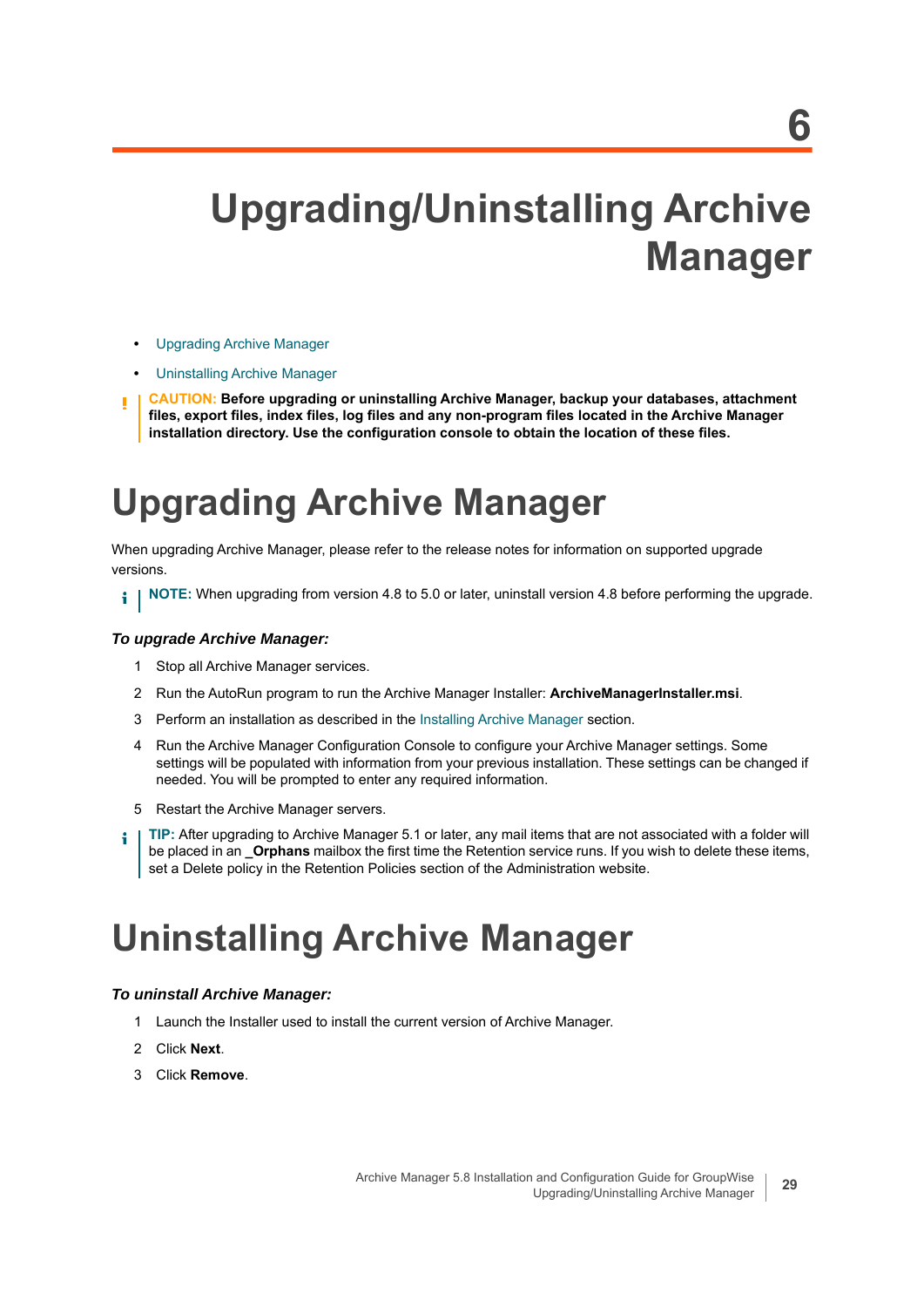# <span id="page-29-3"></span>**Post-installation tasks**

- <span id="page-29-0"></span>**•** [Configuring Archive Manager](#page-29-1)
- **•** [Configuring the GroupWise Directory Connector \(GDC\)](#page-29-2)
- **•** [Backloading your data](#page-30-0)
- **•** [Localizing Archive Manager website \(optional\)](#page-30-1)

## <span id="page-29-1"></span>**Configuring Archive Manager**

After you install Archive Manager, you must perform certain configuration tasks before you can begin to use the product. Most of these necessary post-installation tasks are explained in the contents of this chapter:

- **•** [Configuring the GroupWise Directory Connector \(GDC\)](#page-29-2)
- **•** [Backloading your data](#page-30-0)

In addition to the above-listed tasks, you must also set up at least one Message Policy, and apply a Policy to a mail server or mailboxes.

Detailed instructions can be found in the Archive Manager Administration Guide.

To begin the initial configuration, sign in to the Quest Archive Manager web site. The default administrator account is **admin**, and the password was specified during installation. Use the domain **DEFAULT**.

Once you have signed in, click the **Administration** icon (top-right corner of the window) to go to the administrative section of the Archive Manager web site.

## <span id="page-29-2"></span>**Configuring the GroupWise Directory Connector (GDC)**

If you want to modify the defaults for the following configuration settings, add them to the Archive Manager Configuration Console and then modify the default settings.

- **GroupWise Directory Connector Timer Interval:** The default value for this setting is 3600 seconds (1 hour). The value is the number of seconds that the GDC will wait after an export run has completed to run the next export
- **GroupWise Directory Connector Reset Timer Interval:** The default value for this setting is 600 seconds (10 minutes). The value is the number of seconds that the GDC will wait for a GroupWise API call to finish. If a GroupWise API method fails to return within this time, the GDC will terminate the process and start the export run over from the beginning.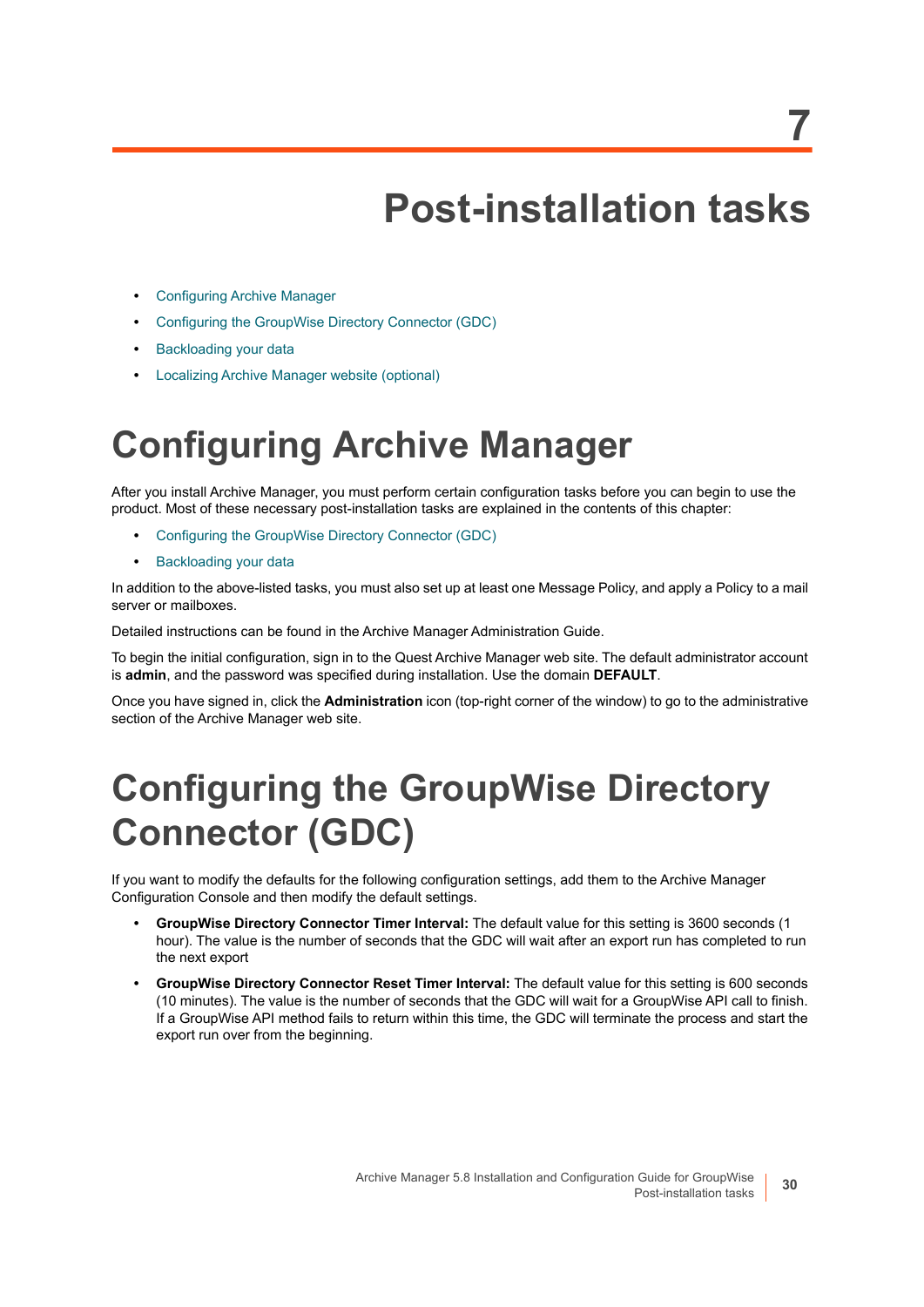# <span id="page-30-0"></span>**Backloading your data**

Before you run the GSM for the first time, complete the following steps to ensure that all of your email data is successfully processed.

- 1 Add the **GroupWise Store Manager Use No Filters** configuration setting to the Configuration Console and set the value to **True**.
- 2 Start GSM Service to begin the initial backload of your email data.
- 3 Once all mailboxes have been successfully processed once with the GroupWise Store Manager Use No Filters setting enabled, change the value for the setting to **False**.

This allows other date filters to take over and process a smaller set of data instead of continually processing the full set of data.

# <span id="page-30-1"></span>**Localizing Archive Manager website (optional)**

Both the Archive Manager websites for end users and Administration can be localized using JSON files stored in the Archive Manager installation directory.

#### *To localize the website for end users into your language:*

- 1 In the directory *<ArchiveManager\_Home>\WebSite\assets\language*, copy the file *en-US.JSON*, and paste it to the same folder.
- 2 Rename the copy file with your [language code](https://www.metamodpro.com/browser-language-codes). For example, for French (France), rename it to *fr-fr.JSON*.
- 3 Translate your language file (For each line in the file, only edit the text between the quotation marks after the colon).
- 4 Restart IIS.
	- **NOTE:** The display language of the website for end users is determined by the user's browser ÷. language, and English will be used if no resource file for the desired language can be found in the directory *<ArchiveManager\_Home>\WebSite\assets\language*.

#### *To localize the Administration website into your language:*

- 1 Open the language file *<ArchiveManager\_Home>\WebSite\Resource\Languages.xml*.
- 2 For each value code, add a new line with your [language code](https://www.metamodpro.com/browser-language-codes) as the culture name, and the translated text in your language.
- 3 Restart IIS.
	- **NOTE:** The display language of Administration website is determined by the Archive Manager server å language, and English will be used if no resource for the desired language can be found in the file *Languages.xml*.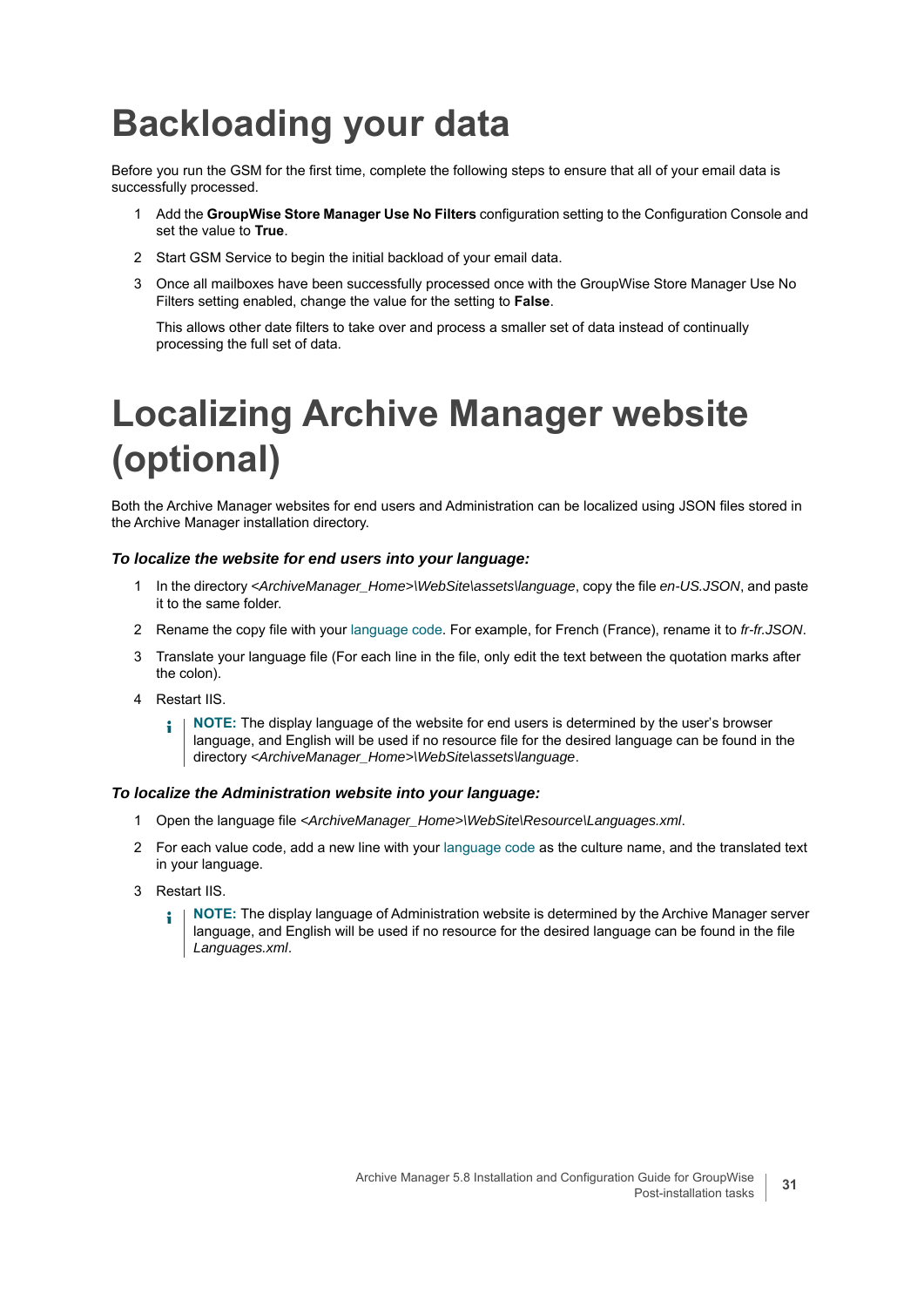# <span id="page-31-0"></span>**Appendix A: Attachment store types**

- **•** [Attachment store types overview](#page-31-1)
- **•** [NTFS/Windows File System](#page-32-0)
- **•** [NetApp SnapLock](#page-32-1)
- **•** [EMC Centera](#page-33-0)
- **•** [Caringo CAStor/Dell DX](#page-34-0)
- **•** [Hedvig Distributed Storage Platform](#page-34-1)
- **•** [Common scenarios for editing the configuration](#page-34-2)

## <span id="page-31-1"></span>**Attachment store types overview**

Archive Manager supports different storage types for storing attachments and compliance messages. Details on using each of the storage types are provided below. The storage types supported by Archive Manager include:

- **NTFS / Windows File System:** This is the default option, and stores files on standard disk.
- **NetApp SnapLock:** SnapLock provides fast WORM (Write Once Read Many) storage on magnetic disk. It uses non-rewritable, non-erasable disk storage protects data until a specified retention date.
- **EMC Centera:** This option uses an external EMC Centera server or cluster to store the attachments.
- **Caringo CAStor/Dell DX:** This option uses a Caringo CAStor storage cluster or Dell DX Object Storage Platform to store attachments.
- **Hedvig Distributed Storage Platform:** Works with Archive Manager as the [NTFS/Windows File System](#page-32-0).

Archive Manager allows more than one type of storage to be used on a running system. However, only one storage location can be considered the default storage location at a time.

When installing Archive Manager, you set the attachment store type on the Attachment Store Type screen. Once the product is installed, additional attachment stores can be added. This process is described below in the section [Common scenarios for editing the configuration](#page-34-2).

In all cases, Archive Manager stores each unique attachment as a single file or the equivalent unit. Archive Manager performs no compression or encryption. This is left to the underlying storage system.

**Table 3. External storage type deprecation status**

| <b>External Storage Type</b>                              | <b>Archive Manager Version for Deprecation</b> |
|-----------------------------------------------------------|------------------------------------------------|
| File System                                               | Supported.                                     |
| NetApp SnapLock 7.2.4                                     | Supported.                                     |
| EMC Centera 4.2.1, 4.2, 4.1, 4.0, 3.1.4, or EMC Atmos 2.0 | Supported.                                     |
| Caringo Castor/Dell DX                                    | Supported.                                     |
| Hedvig Distributed Storage Platform Version 3.7.1         | Supported.                                     |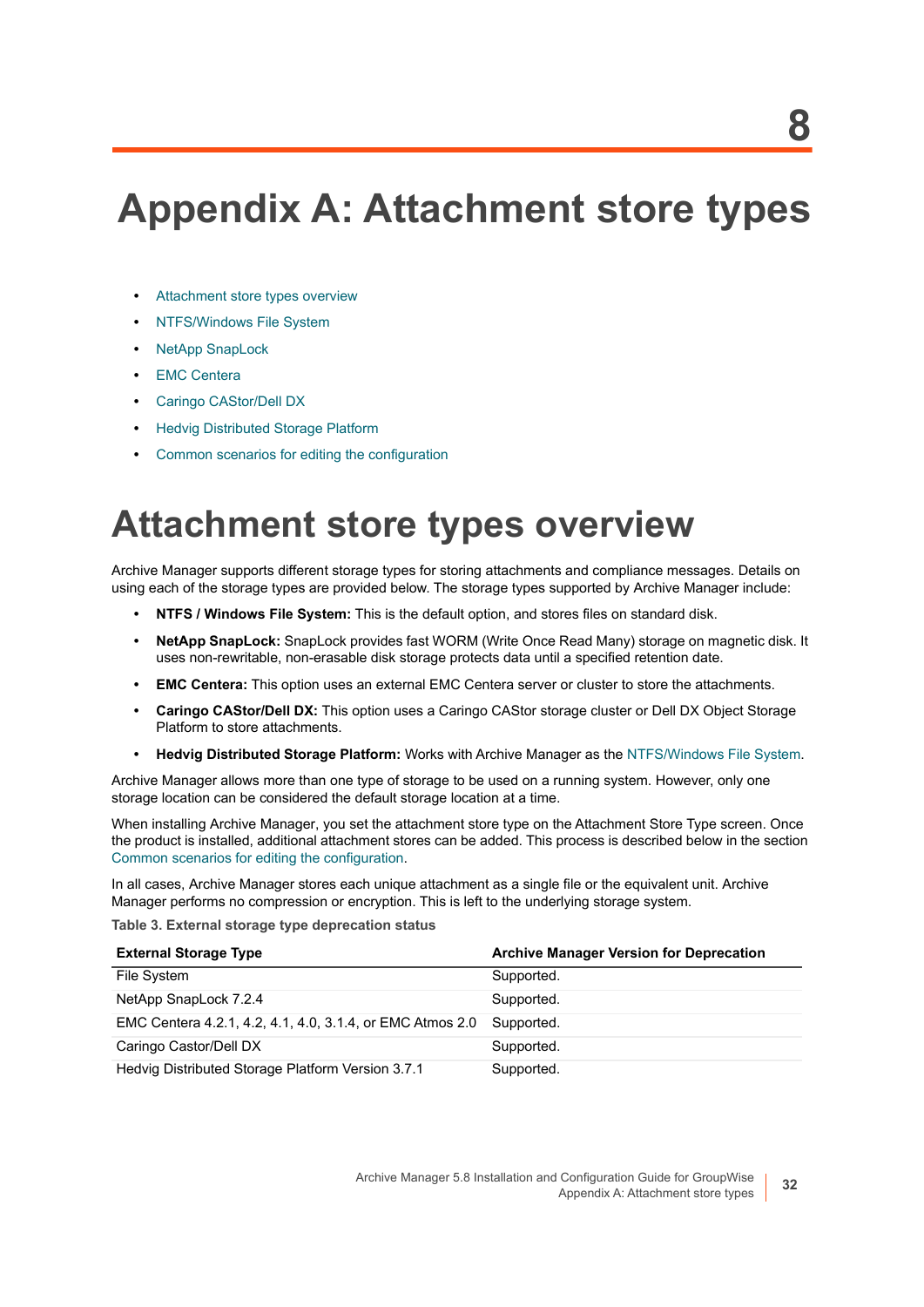# <span id="page-32-0"></span>**NTFS/Windows File System**

The file system is the default storage mechanism for Archive Manager. This is a directory structure, usually in *C:\ArchiveManager\Data*, with each file stored represented by its database id and file type. For example: 34.gif

These files are stored in blocks of 1000 files per directory. Each database ID has up to twelve 0's added to the front. For example, 34 becomes 000 000 000 034, and this is converted in a directory name: c:\archivemanager\data\000\000\000\000\34.gif

By default, the entire tree, from c:\archivemanager\data down, is set to be compressed using NTFS compression. These files will not be rewritten, so any backup scheme can be used. It is recommended that you do an incremental backup.

# <span id="page-32-1"></span>**NetApp SnapLock**

The NetApp SnapLock Setup Wizard allows you to create volumes or WORMS on which Archive Manager can put attachment stores. The volumes containing attachment stores are an effective tool for compliance.

The NetApp SnapLock Wizard is run from the Archive Manager Installer. Run the installer during the installation process, unless you already have all the necessary volumes created.

- **NOTE:** If a CIFS share is already in place, you can upgrade from a Windows file system attachment store to NetApp SnapLock by these two steps:
	- 1 Copy the filesystem data folder (containing the archived attachments) to the NetApp CIFS share.
	- 2 In the Archive Manager SQL database, StorageLocation Table: Change the connection string (originally in the form "DATA=\\archivemanagerserver\filesystemlocation") to point to the new CIFS share location (for example, "DATA=\\NetApp\data").

### <span id="page-32-2"></span>**Prerequisites**

- **•** Install all of the necessary licenses for the NetApp Data ONTAP operating system.
- **•** In DataONTAP, run the CIFS (Common Internet File System) setup. The CIFS shows the volume to the Windows system as a drive.

### <span id="page-32-3"></span>**Running the NetApp SnapLock Setup Wizard**

The NetApp SnapLock Setup Wizard is run from the Archive Manager Installer. The NetApp SnapLock Configuration screen contains a Launch SnapLock Setup Wizard button. When you launch the wizard, fill in the information on the following screens:

### **Login Page**

- **Create New SnapLock Volume:** Select this option to create a new volume.
- **Change Retention Times:** Select this option to change the default retention times. The settings here apply only if you select **SnapLock Default** as the retention mode in the Archive Manager Installer.
- **Filer Address:** IP name or address of the machine running Data ONTAP.
- **User Name:** Account name you want to use to access the machine running Data ONTAP. This account must be an Administrator account, preferably root.
- **Password:** Password for the account used to access the machine running Data ONTAP.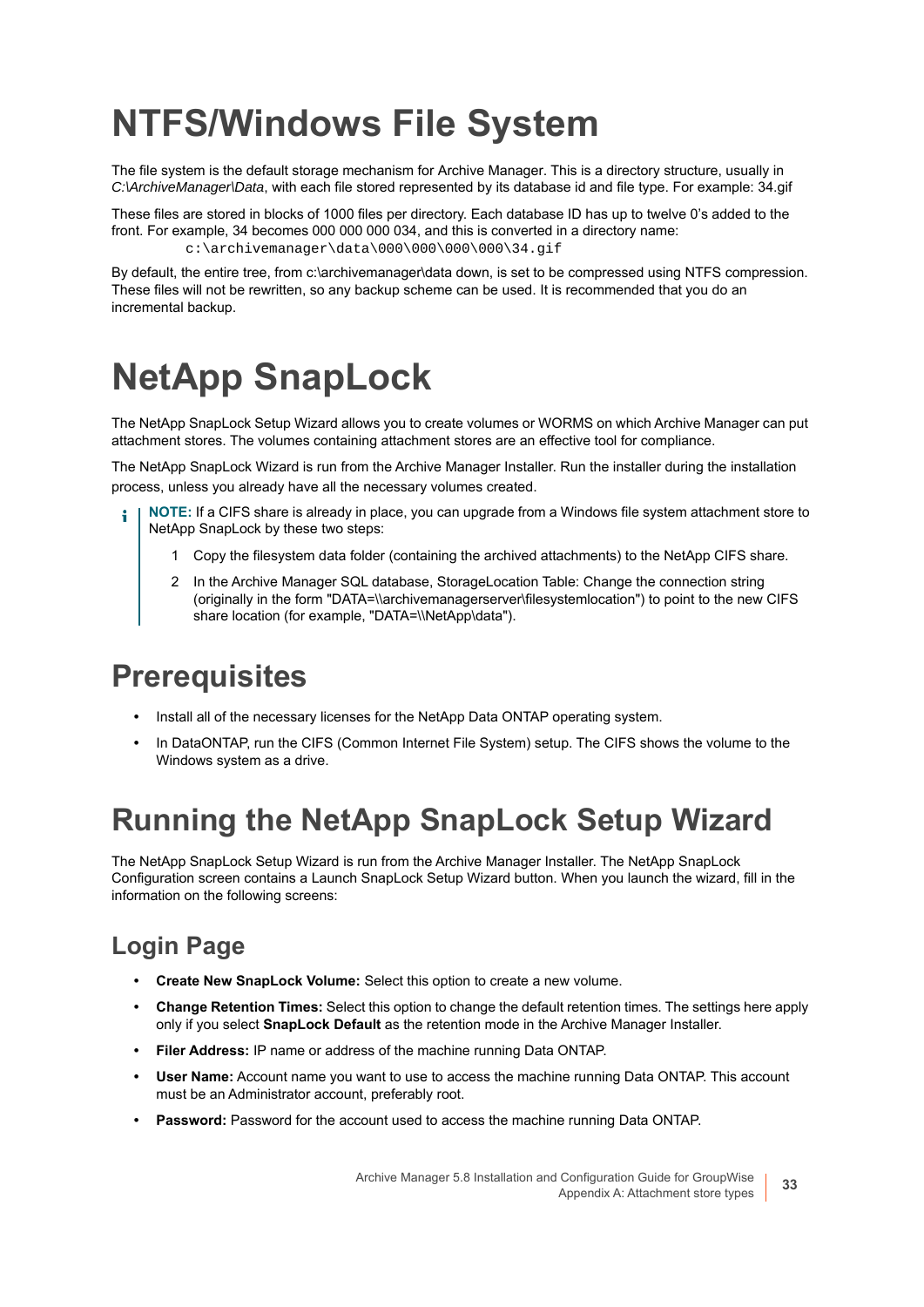**• Volume Name:** Name of the volume you want to create on the machine running Data ONTAP. Or the name of the volume for which you want to change retention times. This name is case sensitive.

#### **Volume Properties**

- **New Volume Name:** Enter the name of the volume you wish to create.
- **Number of Disks to Use:** Enter the number of disks to use on the volume. Because it is a RAID configuration, this must be an even number.
- **Create Data Loader User:** Select this box if you are not using Active Directory and need to set up a Journal User for the data loader.
- **Data Loader Log-In User Name:** Enter the name for the Journal User that you are creating.
- **Data Loader Log-In User Password:** Enter the password you want to create for the Journal User.
- **Verify Password:** Retype the password.

Click **Next** to create the volume If this is a new setup, the volume will be created instantly. If this is an existing setup, the wizard will take some time to prepare the volume for use.

#### **Retention Time**

- **Current Retention Times:** Shows the current settings for the minimum time, default time, and maximum time.
- **Set Retention Time:** Enter a number for the minimum time, default time, and maximum time. Select days, months, or years from the drop-down list.

## <span id="page-33-0"></span>**EMC Centera**

The EMC Centera is supported for the storage of attachments and compliance messages. The native Centera API is used to store attachments in the Centera cluster. Archive Manager considers the Centera to be an "alwaysonline blind storage system." Archive Manager presents an attachment, and then receives a "ticket". To get the attachment back, Archive Manager presents the ticket and gets the attachment.

Archive Manager does not set any retention policies on the Centera. This is left to the Centera administrator.

Archive Manager supports any centera settings which can be set on the Centera connection string or in a PEA file.

### <span id="page-33-1"></span>**Using a PEA File**

When utilizing a PEA file with a Centera Configuration, it is important that the PEA file is accessible by each component that requires access to it. The Archive Manager components that will access the Centera, and therefore require access to the PEA file, are:

- **•** Archive Data Load Service
- **•** Archive Full-Text Index Service
- **•** Website

As a result, the group *ArchiveManagerServiceUsers* should have permissions to access the PEA file location. The PEA file should also be present on all servers with the above Archive Manager components. (This is important if you have NLB WebServers, and/or a clustered Archive Manager installation).

If the machines are separate, then the PEA file must be either configured with a UNC path, or placed in the same local path as all machines that use the PEA file.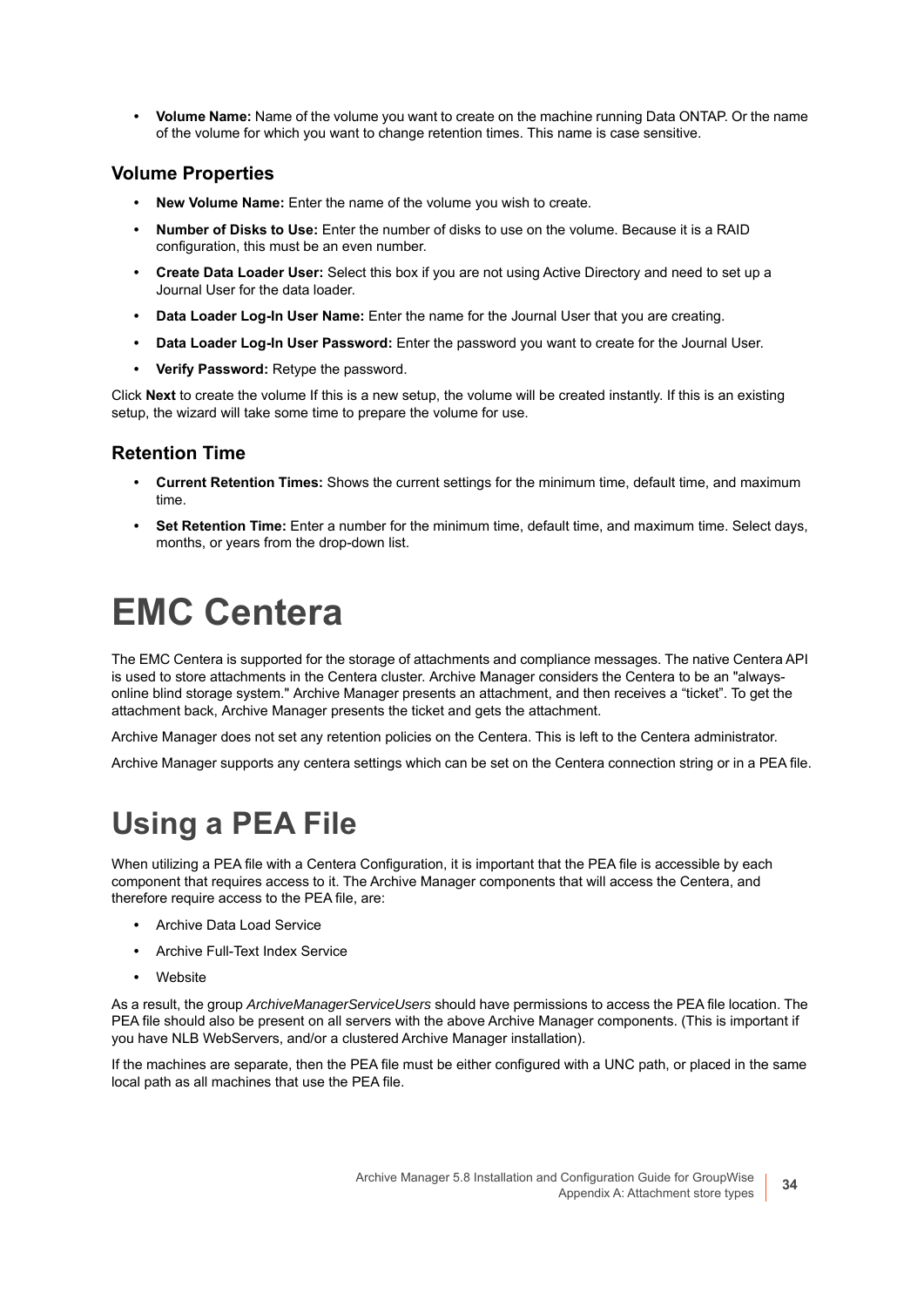# <span id="page-34-0"></span>**Caringo CAStor/Dell DX**

The Caringo CAStor/Dell DX storage cluster is supported for the storage of attachments and compliance messages. The Caringo HTTP interface is used to store and retrieve items. Archive Manager considers the storage cluster to be an online blind storage system; we present an item, and receive a "ticket". To get the item back, we present the ticket and get the item. Note that performing a full text index reindex can overload the storage cluster with restore requests. Please consult Quest before doing this.

## <span id="page-34-1"></span>**Hedvig Distributed Storage Platform**

The Hedvig Distributed Storage Platform serves as a local file system when working with Archive Manager. [For](#page-32-0)  [more information, see NTFS/Windows File System on page 33.](#page-32-0)

## <span id="page-34-2"></span>**Common scenarios for editing the configuration**

The following sections describe different scenarios for editing the configuration.

### <span id="page-34-3"></span>**Using a NAS Box**

Archive Manager's installer does not support storing attachments on a NAS box, as software is installed on the box, which is most likely not running windows.

If you want to store attachments on a NAS box, use the following workaround:

- 1 When installing Archive Manager, set the services to NOT start after installation. Install using a normal filesystem storage location.
- 2 Once Archive Manager is installed, edit the StorageLocation table and change the default storage location to point to the UNC of the NAS box. For example: DATA=\\nasbox\archivemanagerstore
- 3 You must ensure that all Archive Manager users, *ArchiveMgr\_Service, ArchiveMgr\_ESM, ArchiveMgr\_Journal*, have full access to that folder.
- 4 Start the services. They will now load and retrieve attachments from the NAS box.

### <span id="page-34-4"></span>**Deleting attachments from a SnapLock volume**

The Archive Manager Retention Engine cannot delete attachments from a Data ONTAP device unless the retention settings in SnapLock contain a retention time that precedes or is the same as the one set in the Retention Engine. The Retention Engine generates errors when the retention settings in SnapLock for attachments on a Data ONTAP device are set at a later time than the Archive Manager retention delete policy.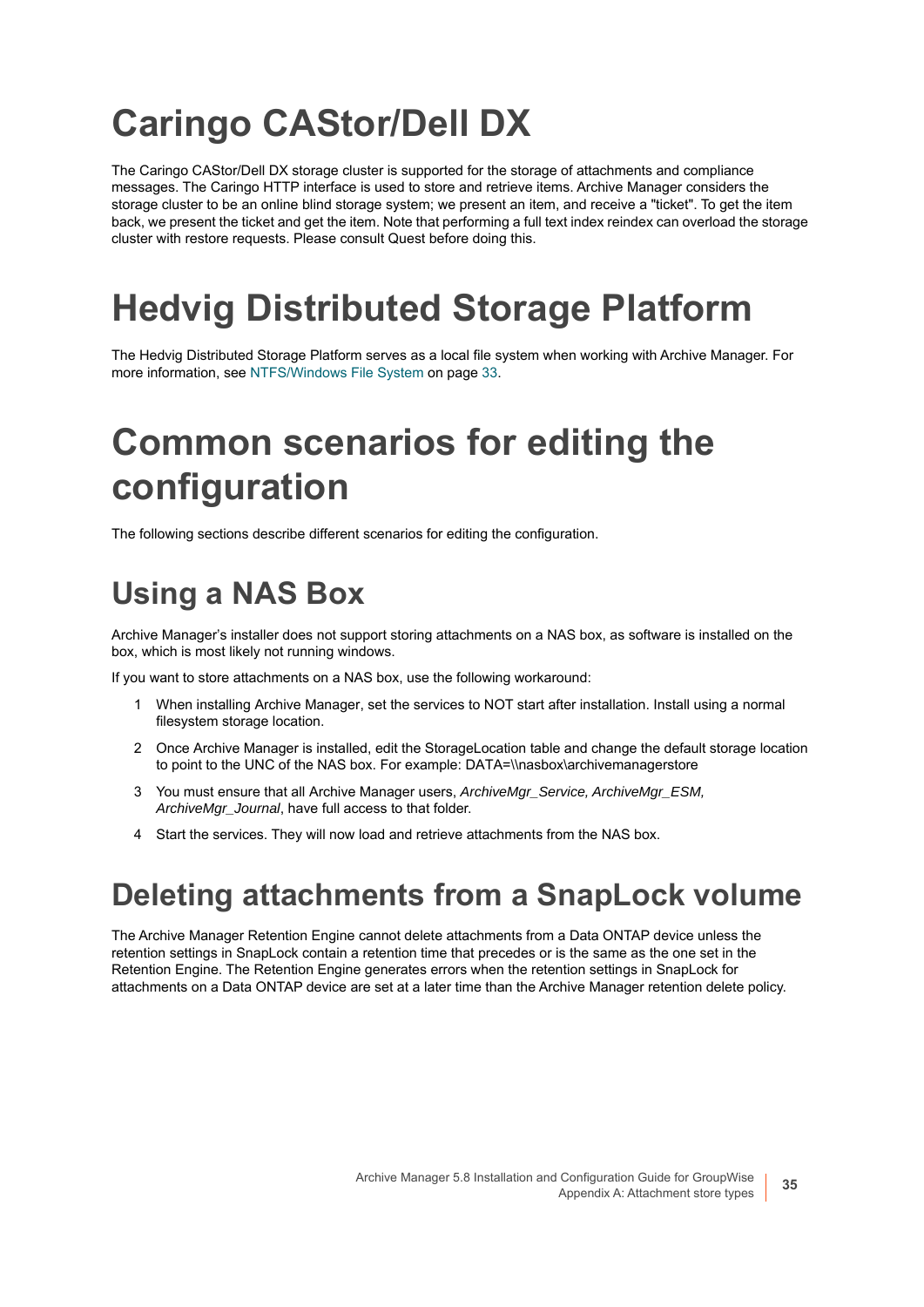# <span id="page-35-0"></span>**Appendix B: Process overview checklist**

- **•** [Pre-installation checklist](#page-35-1)
- **•** [Install Archive Manager](#page-36-0)
- **•** [Post-installation checklist](#page-36-1)

This checklist provides a high-level overview of the process for installing Archive Manager for GroupWise. Full details are provided in earlier chapters of this Guide, as cited below.

### <span id="page-35-1"></span>**Pre-installation checklist**

#### **Table 4. Pre-Installation checklist**

| 1. | Review your system requirements.                                                                                                  |
|----|-----------------------------------------------------------------------------------------------------------------------------------|
|    | See the System requirements chapter of this Installation Guide for<br>the required/supported versions of components listed below. |
| 2. | Configure Your Archive Manager Services Server.                                                                                   |
|    | For more details about these steps, see Configuring the Archive<br>Manager Services server earlier in this Guide.                 |
|    | Install Microsoft Windows operating system.<br>1                                                                                  |
|    | Install anti-virus software.<br>$\mathcal{P}$                                                                                     |
|    | 3<br>Install Internet Information Server and ASP.NET.                                                                             |
|    | Install Required IFilters.<br>4                                                                                                   |
|    | Install Novell Netware Client.<br>5                                                                                               |
|    | 6<br>Install GroupWise Client.                                                                                                    |
|    | Verify the Default Mail Profile has all required GroupWise<br>7<br>services, and no Exchange services.                            |
|    | Verify that both required versions of Microsoft .NET<br>8<br>Framework are installed.                                             |
|    | Create a DNS Entry for the Archive Manager Services<br>9<br>server.                                                               |
| 3. | Configure the Archive Manager Database Server.                                                                                    |
|    | For more details about these steps, see Configuring the Archive<br>Manager SQL database server earlier in this Guide.             |
|    | Install the Microsoft Windows operating system.<br>1                                                                              |
|    | Install Microsoft SQL Server.<br>2                                                                                                |
|    | 3<br>Configure the SQL Agent Service.                                                                                             |
|    | Configure the SQL Server Data and Log directories.<br>4                                                                           |
|    |                                                                                                                                   |

Check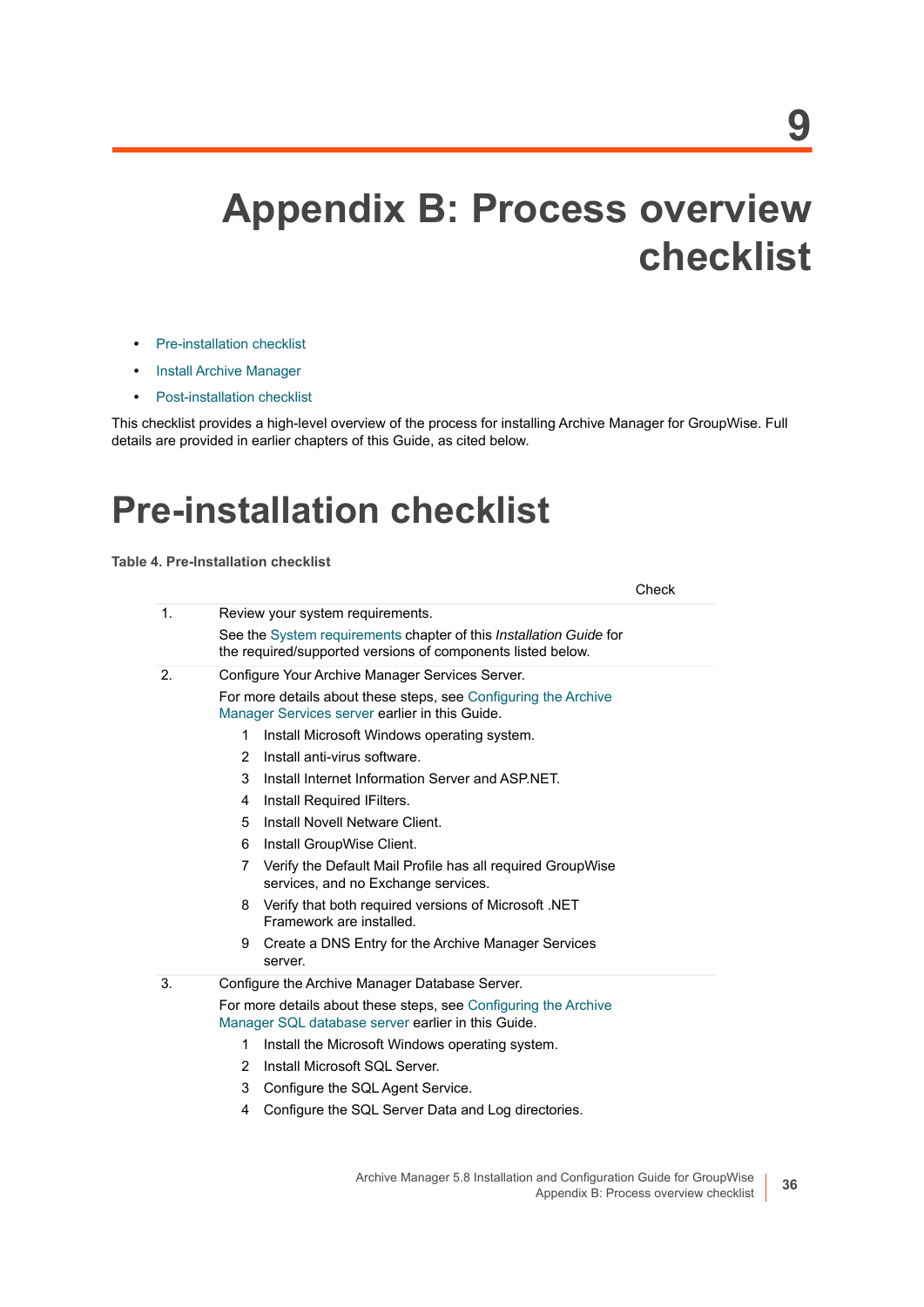#### **Table 4. Pre-Installation checklist**

- 4. Configure Your Groupwise Server.
	- 1 Run GWCheck.
	- 2 Set Post Office Logging to Verbose.
- 5. If you do not want Archive Manager to begin an export of all users immediately upon installation, be sure to disable store management at the server and user levels before starting the services for the first time.

## <span id="page-36-0"></span>**Install Archive Manager**

Install Archive Manager using the instructions provided in the [Installing and configuring Archive Manager](#page-18-4) chapter of this Guide.

### <span id="page-36-1"></span>**Post-installation checklist**

For details on completing the following steps, see the chapter [Post-installation tasks](#page-29-3).

**Table 5. Post-Installation checklist**

| 1. | Configure Archive Manager:                        |  |  |  |  |  |
|----|---------------------------------------------------|--|--|--|--|--|
|    | Set Up a Data Loader                              |  |  |  |  |  |
|    | 2 Set up a Message Policy                         |  |  |  |  |  |
|    | 3 Apply a Policy to a Mail Server or Mailbox(es). |  |  |  |  |  |
| 2. | Functionality Check for Sign In and Display.      |  |  |  |  |  |
| 3. | Functionality Check for Searching.                |  |  |  |  |  |
| 4. | Functionality Check for Messages.                 |  |  |  |  |  |
| 5. | Functionality Check for Attachments.              |  |  |  |  |  |
| 6. | Functionality Check for Online Help.              |  |  |  |  |  |
| 7. | Functionality Check for Mailboxes.                |  |  |  |  |  |
| 8. | Functionality Check for Administrator Features.   |  |  |  |  |  |

Check